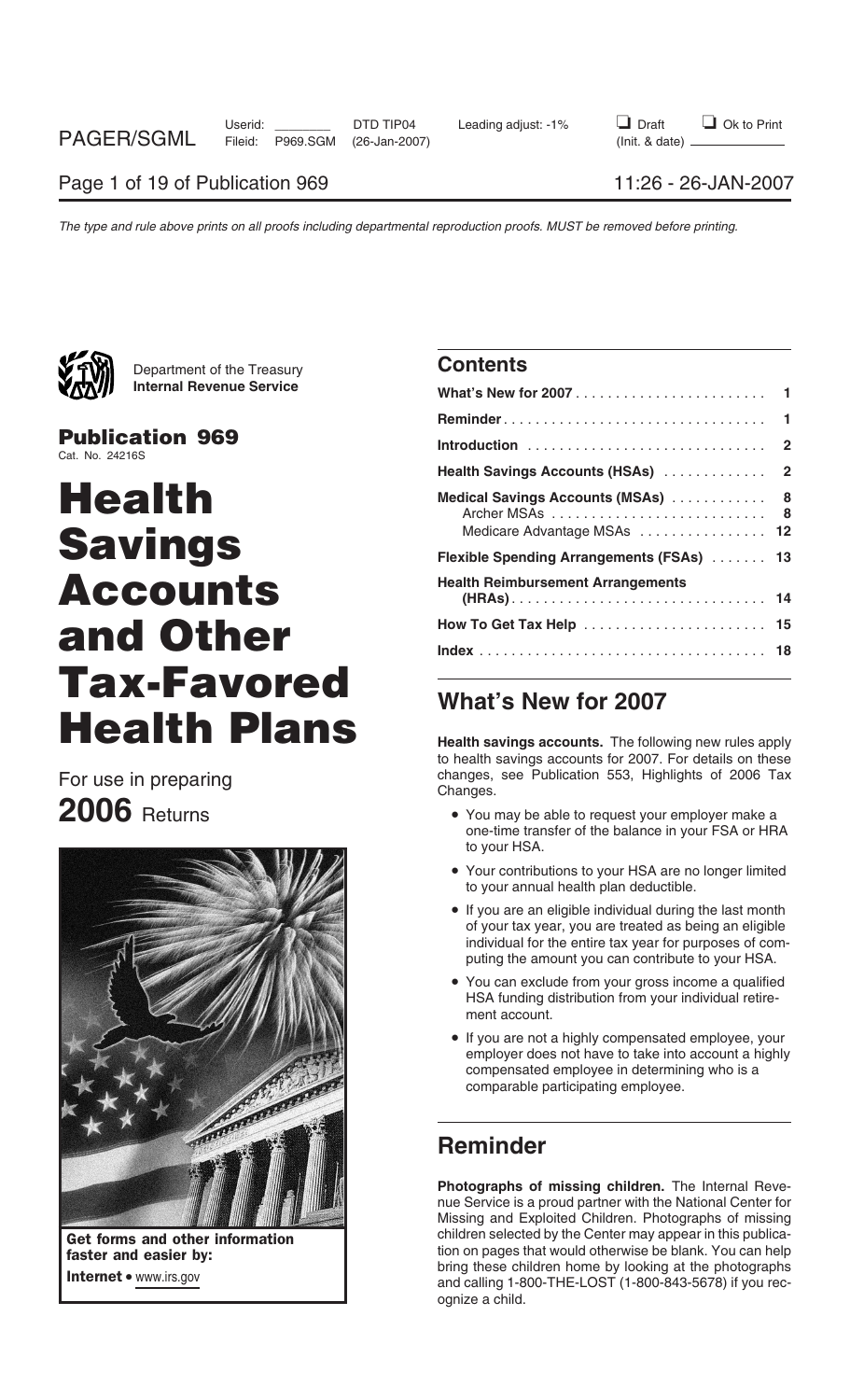## **Introduction** our tax products.

Various programs are designed to give individuals tax *Ordering forms and publications.* Visit advantages to offset health care costs. This publication *www.irs.gov/formspubs* to download forms and publicaexplains the following programs. The result of the state of the address below tions, call 1-800-829-3676, or write to the address below

- 
- Medical savings accounts (Archer MSAs and Medicare Advantage MSAs). National Distribution Center
- Health flexible spending arrangements (FSAs). P.O. Box 8903
- Health reimbursement arrangements (HRAs).

vidual or any other person, including an employer or a *www.irs.gov* or call 1-800-829-1040. We cannot an<br>family member, on behalf of an eligible individual. Contri- tax questions sent to either of the above addresses. family member, on behalf of an eligible individual. Contributions, other than employer contributions, are deductible on the eligible individual's return whether or not the individual itemizes deductions. Employer contributions are not **Health Savings Accounts** included in income. Distributions from an HSA that are used to pay qualified medical expenses are not taxed. (HSAs)

used to pay qualified medical expenses are not taxed. **(HSAs)** An Archer MSA may receive contributions from an eligible individual and his or her employer, but not both in the A health savings account (HSA) is a tax-exempt trust or<br>same year. Contributions by the individual are deductible custodial account that you set up with a qualifi

An HRA must receive contributions from the employer *If you have an Archer MSA, you can generally roll* only. Employees may not contribute. Contributions are not *it over into an HSA tax free. See* Rollovers, *later.* includible in income. Reimbursements from an HRA that are used to pay qualified medical expenses are not taxed.

**Comments and suggestions.** We welcome your com-<br>ments about this publication and your suggestions for what are the benefits of an HSA? You may enjoy sev-<br>future editions.

Internal Revenue Service<br>
Individual Forms and Publications Branch<br>
SE:W:CAR:MP:T:I **CAR:MP:T:I**<br>
SE:W:CAR:MP:T:I

We respond to many letters by telephone. Therefore, it to year until you use them.<br>would be helpful if you would include your daytime phone

must be included in the address.) Please put "Publications • Distributions may be tax free if you pay qualified Comment" on the subject line. Although we cannot re- medical expenses. See *Qualified medical expenses,* spond individually to each email, we do appreciate your later.

feedback and will consider your comments as we revise

and receive a response within 10 business days after your<br>• Health savings accounts (HSAs). request is received.

An HSA may receive contributions from an eligible indi-<br>dual or any other person, including an employer or a www.irs.gov or call 1-800-829-1040. We cannot answer

A Medicare Advantage MSA is an Archer MSA designation or authorization from the IRS is necessary to establish an HSA. When you set up an HSA, you will need to work with a trustee. A qualified medical expenses of the accoun



- You can write to us at the following address: • You can claim a tax deduction for contributions you, or someone other than your employer, make to your
	- Contributions to your HSA made by your employer 1111 Constitution Ave. NW, IR-6406 (including contributions made through a cafeteria Washington, DC 20224 **plan**) may be excluded from your gross income.
		- The contributions remain in your account from year
- number, including the area code, in your correspondence.<br>
You can email us at *\*taxforms@irs.gov*. (The asterisk account are tax free.
	-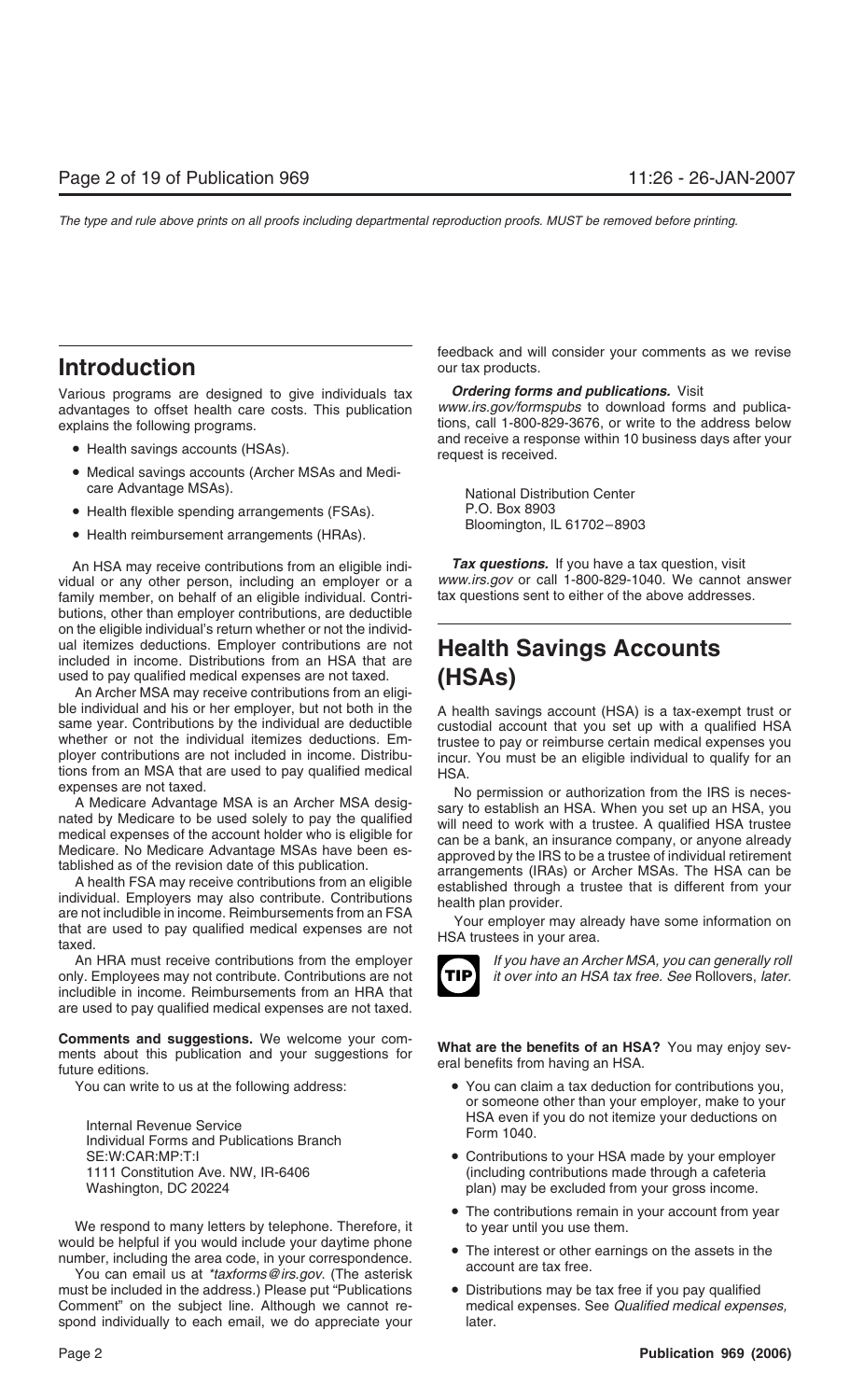• An HSA is "portable" so it stays with you if you d. Mental health conditions. change employers or leave the work force.<br>
e. Substance abuse.

## **Qualifying for an HSA** g. Musculoskeletal disorders.

To be an eligible individual and qualify for an HSA, you h. Obstetric and gynecological conditions. must meet the following requirements. The matter of the following requirements.

- 
- 
- 
- 

If you meet these requirements, you are an eligible individual even if your spouse has non-HDHP family coverage, provided your spouse's coverage does not cover you.





*Each spouse who is an eligible individual who*  $\overline{\phantom{a}}$  \* This limit does not apply to deductibles and expenses for out-of-network<br>**wants an HSA must open a separate HSA. You** services if the plan uses a network of pro

- 
- A maximum limit on the sum of the annual deducti- ual). ble and out-of-pocket medical expenses that you

An HDHP may provide preventive care benefits without<br>a deductible or with a deductible below the minimum an-<br>nual deductible. Preventive care includes, but is not limited<br>to the following.<br>deductible, the plan may not be a

- 
- 
- began before January 1, 2006. 3. Child and adult immunizations.
- 
- 
- -
	-
	- c. Infectious diseases. qualify as an HDHP.
- 
- 
- f. Metabolic, nutritional, and endocrine conditions.
- 
- 
- 
- 

<ul>\n<li> You have a high deductible health plan (HDHP), described later, on the first day of the month. \n You have no other health coverage except what is permitted under <i>Other health coverage</i>, later. \n <i>But the current time</i> is <i>the 2004-23</i>, which is on page 725 of Internal Revenue.</li>\n<li> 1. Vision and hearing disorders. \n For more information on screening services, see No-tice 2004-23, which is on page 725 of Internal Revenue.</li>\n</ul>

• You are not enrolled in Medicare. *www.irs.gov/pub/irs-irbs/irb04-15.pdf.*

• You cannot be claimed as a dependent on someone The following table shows the minimum annual deducti-<br>ble and maximum annual deductible and other ble and maximum annual deductible and other out-of-pocket expenses for HDHPs for 2006.

| II you lileet these requirements, you are all eligible<br>ndividual even if your spouse has non-HDHP family cover-<br>age, provided your spouse's coverage does not cover you. |                         | <b>Minimum</b>              | <b>Maximum</b><br><b>Annual Deductible</b><br>and Other |
|--------------------------------------------------------------------------------------------------------------------------------------------------------------------------------|-------------------------|-----------------------------|---------------------------------------------------------|
| If another taxpayer is entitled to claim an exemp-<br><b>AV</b><br>tion for you, you cannot claim a deduction for an                                                           | <b>Type of Coverage</b> | Annual<br><b>Deductible</b> | <b>Out-of-Pocket</b><br><b>Expenses</b> *               |
| HSA contribution. This is true even if the other<br><b>CAUTION</b>                                                                                                             | Self-only               | \$1,050                     | \$5,250                                                 |
| person does not actually claim your exemption.                                                                                                                                 | Family                  | \$2.100                     | \$10,500                                                |

services if the plan uses a network of providers. Instead, only deductibles *cannot have a joint HSA.* The same out-of-pocket expenses for services within the network should be used to figure whether the limit applies.

**High deductible health plan (HDHP).** An HDHP has: Self-only HDHP coverage is an HDHP covering only an eligible individual. Family HDHP coverage is an HDHP<br>-covering an eligible individual and at least one other indi-<br>-vidual (whether or not that individual is an eligible individual<br>-vidual (whether or not that individual i

must pay for covered expenses. Out-of-pocket ex- *Example.* An eligible individual and his dependent child penses include copayments and other amounts, but are covered under an "employee plus one" HDHP offered do not include premiums. by the individual's employer. This is family HDHP coverage.

1. Periodic health evaluations, including tests and diag-<br>
non-calendar year health plans, a plan that would other-<br>
nostic procedures ordered in connection with routine<br>
examinations, such as annual physicals.<br>
2. Routine

4. Tobacco cessation programs.<br>**Family plans that do not meet the high deductible**<br>5. Obesity weight-loss programs.<br>5. Obesity weight-loss programs.<br>**Family plans that do not meet the high deductibles**<br>for both the family 6. Screening services. This includes screening services members. Under these plans, if you meet the individual deductible for one family member, you do not have to meet<br>the higher annual deductible amount for the family. I a. Cancer. the deductible for the family as a whole or the deductible for an individual family member is below the minimum b. Heart and vascular diseases. annual deductible for family coverage, the plan does not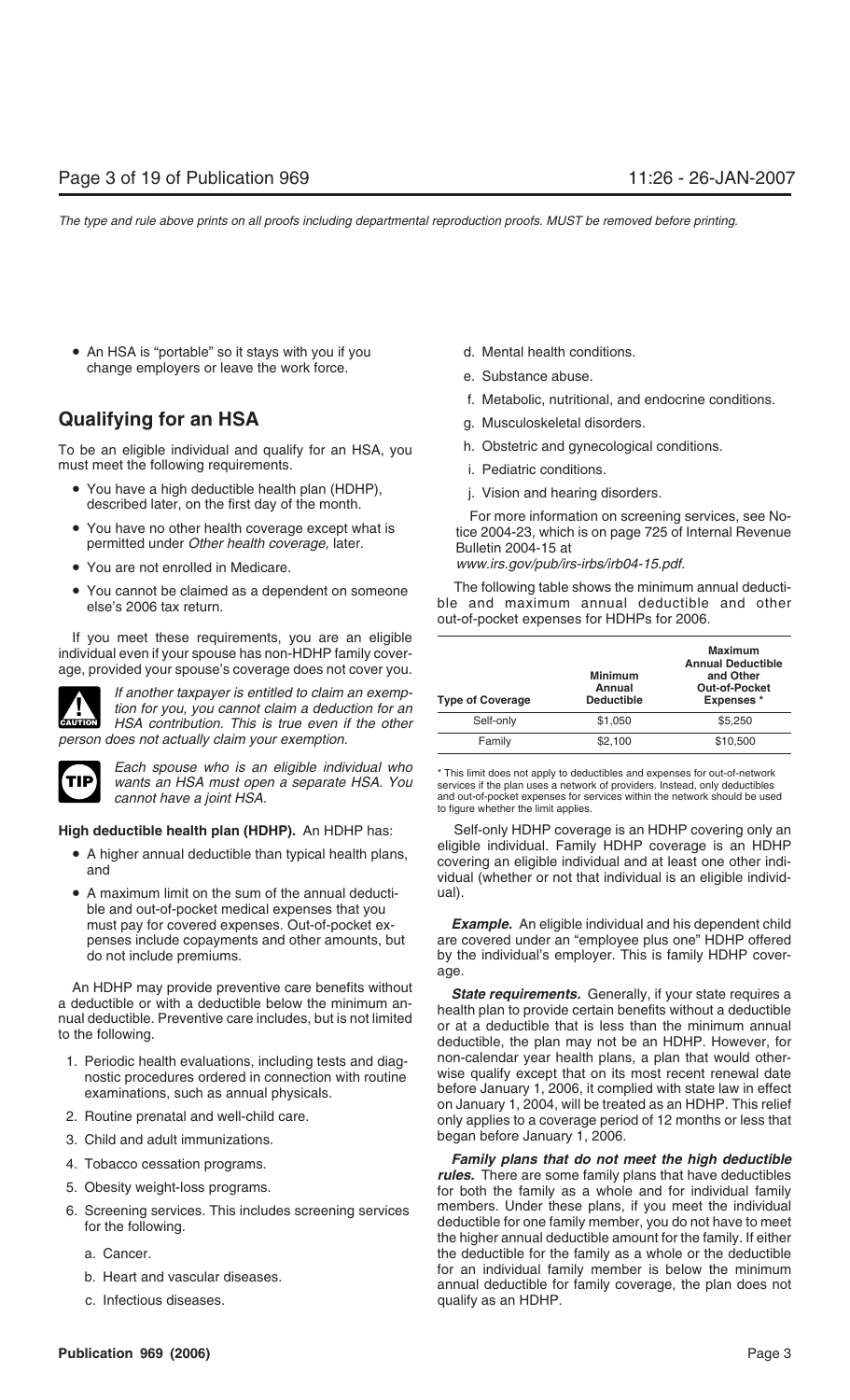**Example.** You have family health insurance coverage • Suspended HRA. Before the beginning of an HRA in 2006. The annual deductible for the family plan is coverage period, you can elect to suspend the HRA. \$3,500. This plan also has an individual deductible of The HRA does not pay or reimburse, at any time, the suspension<br>\$1,500 for each family member. The plan does not qualify medical expenses incurred during the suspension \$1,500 for each family member. The plan does not qualify medical expenses incurred during the suspension<br>as an HDHP because the deductible for an individual period except preventive care and items listed under as an HDHP because the deductible for an individual period except preventive care and items listed under<br>family member is below the minimum annual deductible *Other health coverage*. When the suspension period family member is below the minimum annual deductible *Other health coverage.* When the suspension period (\$2.100) for family coverage.

have family coverage) generally cannot have any other • Post-deductible health FSA or HRA. These arrange-<br>health coverage that is not an HDHP. However, you can hents do not pay or reimburse any medical exhealth coverage that is not an HDHP. However, you can ments do not pay or reimburse any medical ex-<br>etill he an eligible individual even if your spouse has penses incurred before the minimum annual

- 
- 
- A fixed amount per day (or other period) of hospitali-<br> **•** A fixed amount per day (or other period) of hospitalization.

You can also have coverage (whether provided through **Contributions to an HSA** insurance or otherwise) for the following items.

- 
- 
- 
- 
- 

**ENTION** For example, if your plan provides coverage sub-

**Prescription drug plans.** You can have a prescription<br>drug plan, either as part of your HDHP or a separate plan<br>(or rider), and qualify as an eligible individual if the plan<br>does not provide benefits until the minimum ann

**Other employee health plans.** An employee covered line 3 in the Form 8889 instructions. by an HDHP and a health FSA or an HRA that pays or reimburses qualified medical expenses generally cannot *Example 1.* In 2006, you have an HDHP for your family make contributions to an HSA. Health FSAs and HRAs are for the entire months of July through December (6 discussed later. months). The annual deductible of your HDHP is \$4,000.

ments can pay or reimburse the items listed earlier

- ends, you are no longer eligible to make contribu-<br> **Other health coverage.** You (and your spouse, if you<br>
have family coverage) generally cannot have any other<br> **COLOGY COVERGENS** OF HRA. These arrange-
- Still be an eligible individual even if your spouse has<br>
non-HDHP coverage provided you are not covered by that<br>
plan. However, you can have additional insurance that<br>
provides benefits only for the following items.<br>
 Lia
	- laws, tort liabilities, or liabilities related to ownership<br>or use of property.<br>• A specific disease or illness.<br>• A specific disease or illness.<br>• A specific disease or illness.

• Accidents. 
● Accidents. 
→ Accidents. 
→ Accidents. 
→ Accidents. 
→ Accidents. 
→ Accidents. 
→ Accidents. 
→ Accidents. 
→ Accidents. 
→ Accidents. 
→ Accidents. 
→ Accidents. 
→ Accidents. 
→ Accidents. 
→ Accidents • Disability.<br>year. For an HSA established by a self-employed (or un-<br>and the same wear. For an HSA established by a self-employed (or un-• Dental care. The self-employed individual, the individual can contribute. Family employed (or un-• Vision care. members or any other person may also make contributions<br>on behalf of an eligible individual.

• Long-term care. • Contributions to an HSA must be made in cash. Contributions of stock or property are not allowed.

Plans in which substantially all of the coverage is<br>through the above listed items are not HDHPs.<br>For example, if your plan provides coverage sub-<br>HDHP coverage you have and your age. For 2006, if you stantially all of which is for a specific disease or illness, the<br>plan is not an HDHP for purposes of establishing an HSA.<br>amount of your annual health plan deductible, but not more

However, an employee can make contributions to an You are under age 55. On the worksheet for line 3 in the<br>SA while covered under an HDHP and one or more of the Form 8889 instructions, you show \$4,000 for each month HSA while covered under an HDHP and one or more of the<br>following arrangements.<br>(July – December) that you are an eligible individual. You<br>eligible individual. You<br>eligible individual. You<br>divide the total of those amounts

under *Other health coverage,* except long-term care. *Example 2.* For 2006, you are an eligible individual with self-only HDHP coverage. Your annual deductible is ventive care expenses because they can be paid \$1,200. You get married in March and beginning April 1, without having to satisfy the deductible. 2006, you and your spouse have family HDHP coverage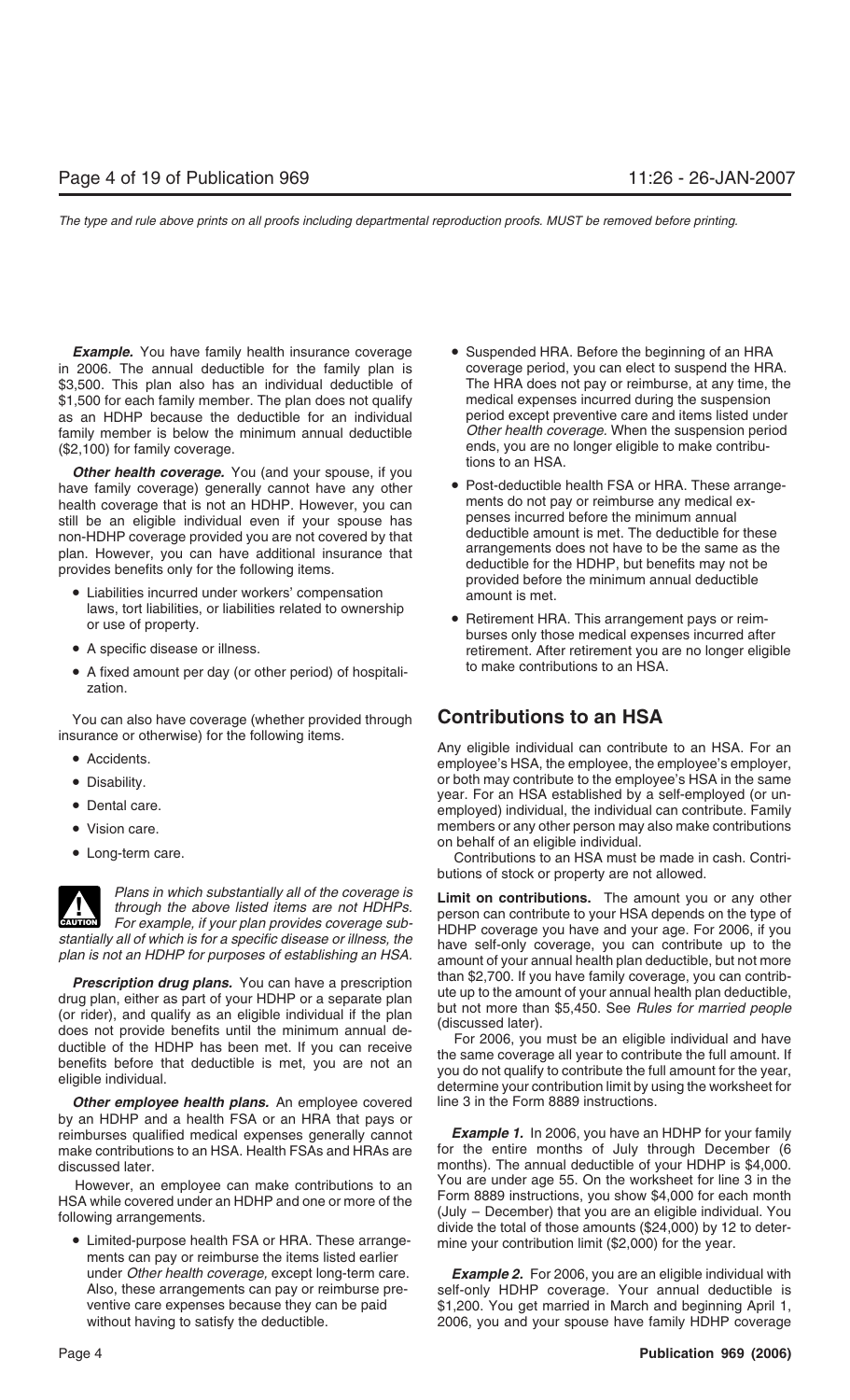with a \$2,400 deductible. Both of you are under age 55. **The rules for married people apply only if both** Your spouse is not an eligible individual. On the worksheet *spouses are eligible individuals.* for line 3, you would show \$1,200 for the first 3 months and \$2,400 for the last 9 months. You divide the total of those

2006, you would have to allocate the deductible for the requirement, the total contributions under family coverage family coverage requirement of the period you were both eligi-<br>cannot be more than \$6,850. family HDHP coverage for the period you were both eligible individuals equally between you and your spouse un-<br>less you agree on a different allocation, including allocating<br>nothing to one spouse. You would not allocate the self-only<br>deductible between you and your spouse.<br>Aub

ble individual who is age 55 or older, your contribution limit her HDHP. Mr. and Mrs. Auburn are both treated as being<br>is increased by \$700. For example, if you have self-only covered under the HDHP with the \$2,100 deducti is increased by \$700. For example, if you have self-only coverage, you can contribute up to the amount of your Auburn can contribute \$1,750 to an HSA (one-half the annual health plane-half the annual health plane-half the annual health plane-half the annual health plane-half the annual health plan deductible plus \$700, but not more than \$3,400. However, see *Enrolled in Medicare*, later. Auburn can contribute \$1,050 to an HSA (unless Mr. and

**Example.** In 2006, you have an HDHP for your family **Family coverage with embedded deductible.** An for the entire months of July through December. The an-<br>HDHP with family coverage may have deductibles for both for the entire months of July through December. The an-<br>
Ince the family coverage may have deductibles for both nual deductible of the HDHP with family as a whole (the umbrella deductible) and for<br>
on September 5, 2006. On would show \$4,700 for 6 months (July through December). this situation your limit on contributions is the least of the You divide this total (\$28,200) by 12 to determine your following amounts.





*If you have more than one HSA in 2006, your total contributions to all the HSAs cannot be more than*<br> **Example 1.** For 2006, you have an HDHP with family<br> **Example 1.** For 2006, you have an HDHP with family

**Reduction of contribution limit.** You must reduce the amount that can be contributed (including any additional contributed deductible) and will pay benefits for any family members whose covered expenses exceed \$2,100 (th

can contribute to your HSA by the amount of any contribu- the HDHP provides coverage only for you and your tions made by your employer that are excludable from your spouse. The maximum annual contribution limit is \$4,200 income. This includes amounts contributed to your ac-<br>(the least of \$5,450, \$5,000, or \$4,200 (\$2,100 x 2)). income. This includes amounts contributed to your ac-

example is less than the minimum annual deductible<br>erage. If each spouse has family coverage under a sepa-<br>tate plan, both are treated as having family coverage under<br>the plan with the lower annual deductible. You must red spouse's Archer MSAs. After that reduction, the contribu-*Enrolled in Medicare*. Beginning with the first month tion limit is split equally between the spouses unless you you are enrolled in Medicare, you cannot contribute to your agree on a different division. The same state of the HSA.



amounts (\$25,200) by 12 to determine your contribution If both spouses are 55 or older and not enrolled in limit (\$2,100) for the year. If your spouse became an eligible individual during the additional contribution. If both spouses meet the age

*Additional contribution.* For 2006, if you are an eligi- his HDHP and Mrs. Auburn has a \$2,100 deductible under Mrs. Auburn agree to a different division for the year).

individual family members (the embedded deductible). In

- contribution limit (\$2,350) for the year.<br> **For 2007, the additional contribution amount is 1.** The maximum annual contribution limit for family<br> *\$800.* 2. The umbrella deductible.
	-
	- 3. The embedded deductible multiplied by the number of family members covered by the plan.

coverage for you, your spouse, and two dependent chil-

You must reduce the amount you, or any other person, *Example 2.* Use the same facts as in *Example 1,* except

count by your employer through a cafeteria plan. **A A** plan will not qualify as an HDHP if either the *Rules for married people.* If either spouse has family **If the umbrella deductible** or the embedded deductible  $i$ s less than the minimum annual deductible **!**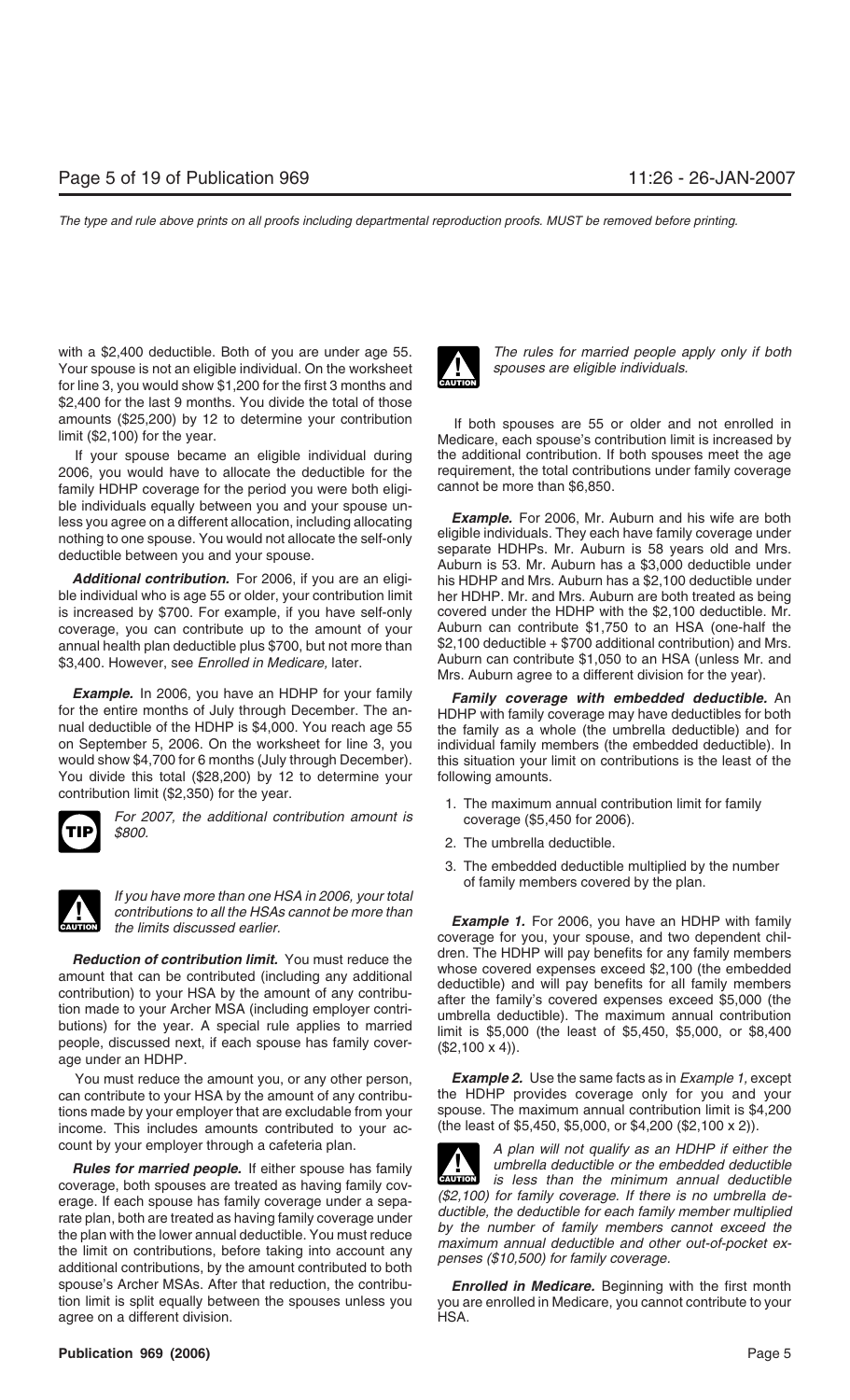in Medicare. You had self-only coverage under an HDHP or Medicare Advantage MSA Information, from the trustee with an annual deductible of \$1,100. You are eligible for an showing the amount contributed to your HSA during the additional contribution of \$700. Your contribution limit is year. Your employer's contributions also will be shown in \$900 (\$1,800  $\div$ 12  $\times$  6). You can make contributions for box 12 of Form W-2, Wage and Tax Statement, \$900 (\$1,800  $\div$ 12  $\times$  6). You can make contributions for January through June totaling \$900, but cannot make any W. Follow the instructions for Form 8889. Report your HSA<br>contributions for July through December. deduction on Form 1040, line 25. contributions for July through December.

**Rollovers.** You can roll over amounts from Archer MSAs **Excess contributions.** You will have excess contribuand other HSAs into an HSA. Rollover contributions do not tions if the contributions to your HSA for the year are need to be in cash. Rollovers are not subject to the annual greater than the limits discussed earlier. Exces need to be in cash. Rollovers are not subject to the annual

date of receipt. You can make only one rollover contribu-<br>tion to an HSA during a 1-year period. You cannot roll over<br>amounts from an IRA, an HRA, or a health FSA into an<br>return. HSA. Generally, you must pay a 6% excise tax on excess

funds directly to the trustee of another HSA, the transfer is counts, to figure the excise tax. The excise tax applies to not considered a rollover. There is no limit on the number each tax year the excess contribution rem not considered a rollover. There is no limit on the number of these transfers. Do not include the amount transferred in count. income, deduct it as a contribution, or include it as a You may withdraw some or all of the excess contribu-

You can make contributions to your HSA for 2006 until year the contributions were made. April 17, 2007.

Contributions made by your employer are not included in your income. Contributions to an employee's account by an employer using the amount of an employee's salary **Distributions From an HSA** reduction through a cafeteria plan are treated as employer contributions. You can claim contributions you made and<br>contributions made by any other person, other than your<br>employer, on your behalf, as an adjustment to income.<br>the annual deductible for the plan. When you pay medical

HSA are not contributions by an employer. The contribu- HDHP, you can ask the trustee of your HSA to send you a tions are treated as a distribution of money and are not distribution from your HSA.

Contributions by an S corporation to a 2% share- HSA each year. holder-employee's HSA for services rendered are treated<br>as guaranteed payments and are deductible by the S<br>corporation and includible in the shareholder-employee's<br>graves increase in the shareholder-employee's<br>graves incre gross income. The shareholder-employee can deduct the

8889, Health Savings Accounts (HSAs), and file it with Archer MSA, or Medicare Advantage MSA. your Form 1040. You should include all contributions made for 2006, including those made by April 17, 2007, that are **Qualified medical expenses.** Qualified medical exdesignated for 2006. Contributions made by your employer penses are those expenses that would generally qualify for are also shown on the form. the medical and dental expenses deduction. These are

**Example.** You turned age 65 in July 2006 and enrolled You should receive Form 5498-SA, HSA, Archer MSA,

contribution limits.<br>You must roll over the amount within 60 days after the your employer are included in your gross income. If the You must roll over the amount within 60 days after the your employer are included in your gross income. If the<br>In at receint, You can make only one rollover contribute excess contribution is not included in box 1 of Form W

contributions. See Form 5329, Additional Taxes on Quali-Note. If you instruct the trustee of your HSA to transfer fied Plans (including IRAs) and Other Tax-Favored Ac-

distribution on Form 8889, line 12a. the same of the state of pay the excise tax on the amount withdrawn if you meet the following conditions.

- **When To Contribute** *Contribute Mhen* **To Contributions by the due of**  $\blacksquare$  **You withdraw the excess contributions by the due** date, including extensions, of your tax return for the
- contributions and include the earnings in "Other in-**Reporting Contributions on Your Return** come" on your tax return for the year you withdraw the contributions and earnings.

Contributions by a partnership to a bona fide partner's expenses during the year that are not reimbursed by your

included in the partner's gross income. Contributions by a<br>partnership to a partner's HSA for services rendered are<br>treated as guaranteed payments that are deductible by the<br>partnership and includible in the partner's gros



contribution made to the shareholder-employee's HSA. A distribution is money you get from your health savings account. The trustee will report any distribution to you and Form 8889. Report all contributions to your HSA on Form the IRS on Form 1099-SA, Distributions From an HSA,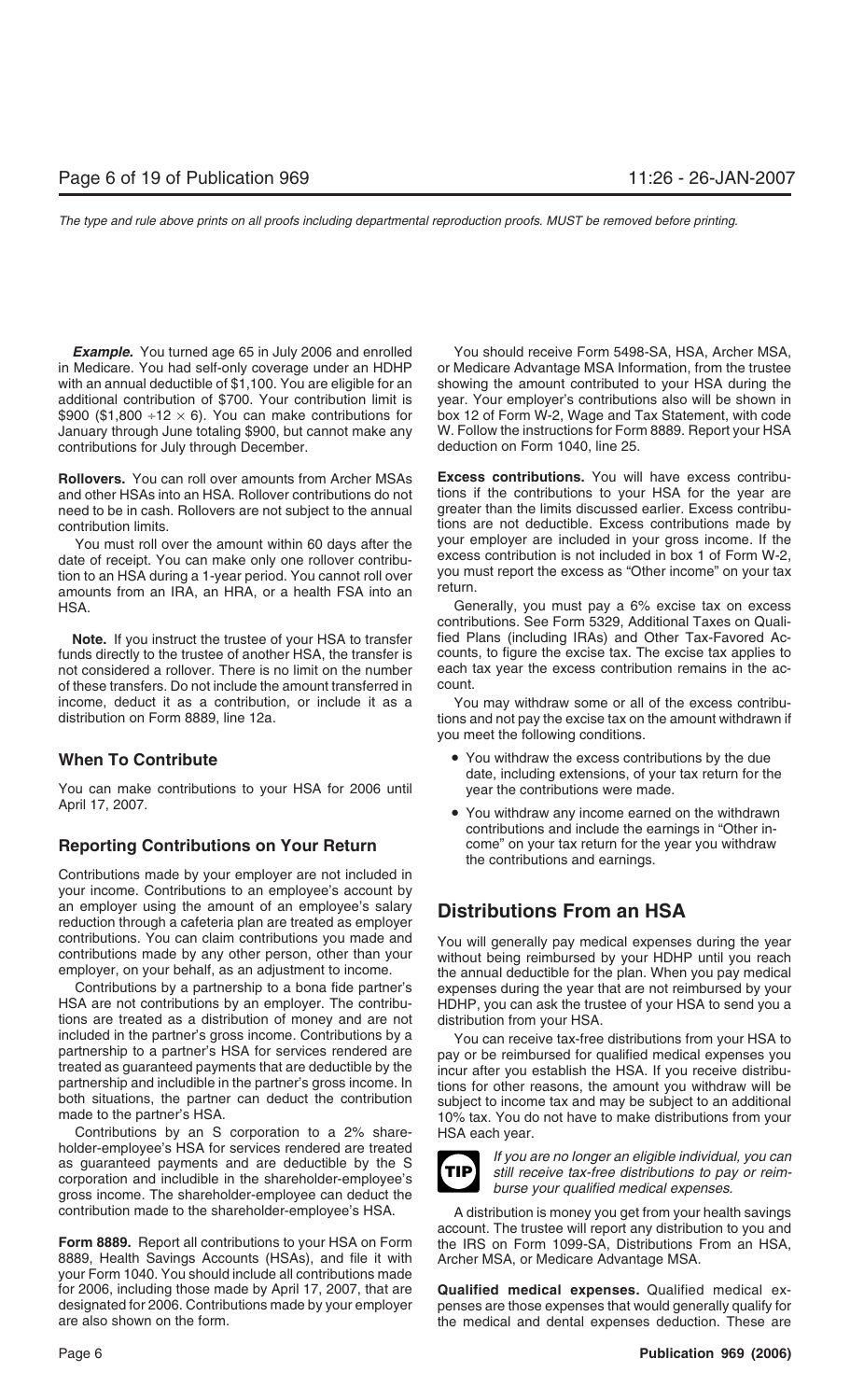explained in Publication 502, Medical and Dental Ex- **Recordkeeping.** You must keep records suffipenses. Examples include amounts paid for doctors' fees,  $\Box$  cient to show that: prescription and non-prescription medicines, and necessary hospital services not paid for by insurance. Qualified medical expenses are those incurred by the following persons. **• The distributions were exclusively to pay or reim-**

- 
- 
- 3. Any person you could have claimed as a dependent The medical expenses had not been taken as an on your return except that:
	-
	- b. The person had gross income of \$3,300 or more, or
	- c. You, or your spouse if filing jointly, could be **Reporting Distributions on Your Return** claimed as a dependent on someone else's 2006

(defined earlier). *You cannot deduct qualified medical expenses as* **CAUTION** *1040) that are equal to the tax-free distribution* **e** If you use a distribution from your HSA for qualified *A* (*Form* **e** If you use a distribution from your HSA for qualified medical expenses, you do not p *from your HSA.* bution but you have to report the distribution on

**Special rules for insurance premiums.** Generally, entit contribution taken out after the due date, including you cannot treat insurance premiums as qualified medical extensions, of your return is subject to tax even if<br>expenses for HSAs. You can, however, treat premiums for used for qualified medical expenses. Follow the in long-term care coverage, health care coverage while you receive unemployment benefits, or health care continua-<br>tion coverage required under any federal law as qualified ion coverage required under any federal law as qualified<br>
medical expenses for HSAs. If you are age 65 or older, you<br>
can treat insurance premiums (other than premiums for a<br>
Medicare supplemental policy, such as Medigap)

**!**

*you can treat as qualified medical expenses are* dotted line next to line 21. You may have to pay *subject to limits based on age and are adjusted* additional 10% tax on your taxable distribution. subject to limits based on age and are adjusted *annually. See* Limit on long-term care premiums you can

**Deemed distributions from HSAs.** The following situa- *Exceptions.* There is no additional tax on distributions tions result in deemed taxable distributions from your HSA. made after the date you are disabled, reach age 65, or die.

- You engaged in any transaction prohibited by section 4975 with respect to any of your HSAs, at any **Balance in an HSA**
- for the loan as income on Form 1040, line 21. HSA.



- burse qualified medical expenses,
- 1. Yourself and your spouse.<br>
2. All dependents you claim on your tax return.<br>
2. All dependents you claim on your tax return.<br>
2. All dependents you claim on your tax return. ously paid or reimbursed from another source, and
	- itemized deduction in any year.

a. The person filed a joint return, Do not send these records with your tax return. Keep them<br>with your tax records.

return. How you report your distributions depends on whether or not you use the distribution for qualified medical expenses

- *an itemized deduction on Schedule A (Form* If you use a distribution from your HSA for qualified Form 8889. However, the distribution of an excess used for qualified medical expenses. Follow the in-<br>structions for the form and file it with your Form
- *The premiums for long-term care coverage that* line 21, and enter "HSA" and the amount on the variancy of the retation of the variancy of control and the amount on the variancy of control of the control of the control of

deduct *in the instructions for Schedule A (Form 1040).* **Additional tax.** There is an additional 10% tax on the part **Health coverage tax credit.** You cannot claim this of your distributions not used for qualified medical ex-<br>edit for premiums that you pay with a tax-free distribution penses. Figure the tax on Form 8889 and file it with credit for premiums that you pay with a tax-free distribution<br>from your HSA. See Publication 502 for more information<br>on this credit.<br>on this credit.<br>to line 63.

time in 2006. Your account ceases to be an HSA as<br>of January 1, 2006, and you must include the fair<br>market value of all assets in the account as of Janu-<br>ary 1, 2006, on Form 8889, line 12a.<br>medical expenses are tax free. • You used any portion of any of your HSAs as secur-<br>• You used any portion of any of your HSAs as secur-<br>ity for a loan at any time in 2006. You must include<br>(see Excess contributions, earlier). Earnings on amounts ity for a loan at any time in 2006. You must include (see *Excess contributions,* earlier). Earnings on amounts in an HSA are not included in your income while held in the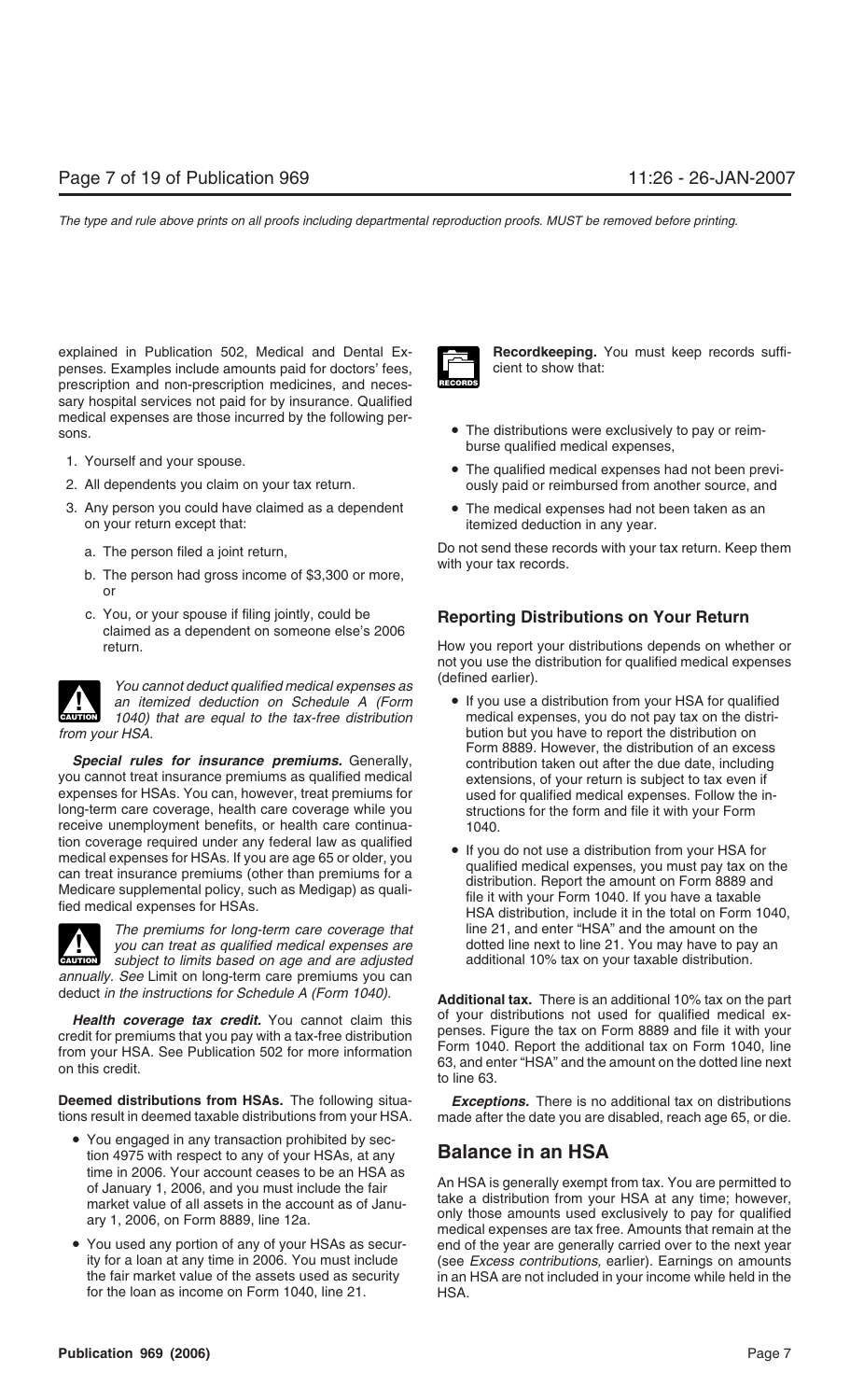You should choose a beneficiary when you set up your<br>HSA. What happens to that HSA when you die depends on whom you designate as the beneficiary.<br>The comparability rules do not apply to contributions made

**Spouse is the designated beneficiary.** If your spouse is through a cafeteria plan.<br>the designated beneficiary of your HSA, it will be treated as your spouse's HSA after your death. **Excise tax.** If you made contributions to your employees'

**Spouse is not the designated beneficiary.** If your HSAs that were not comparable, you must pay an excise spouse is not the designated beneficiary of your HSA: tax of 35% of the amount you contributed.

- 
- 

If your estate is the beneficiary, the value is included on amounts the employee elected to contribute through a your final income tax return. The same of the cafeteria plan. Enter code "W" in box 12.



*The amount taxable to a beneficiary other than the estate is reduced by any qualified medical* **Medical Savings Accounts** *expenses for the decedent that are paid by the* **(MSAs)** *expenses for the date of death.* (MSAs) **beneficiary within 1 year after the date of death.** 

You must file Form 8889 with your Form 1040 if you (or<br>your spouse, if married filing a joint return) had any activity<br>in your HSA during the year. You must file the form even if<br>only your employer or your spouse's employe

## tablished as of the revision date of this publication. **Employer Participation**

This section contains the rules that employers must follow **Archer MSAs**

**Health plan.** If you want your employees to be able to have an HSA, they must have an HDHP. You can provide<br>no additional coverage other than those exceptions listed<br>previously under *Other health coverage*.<br>enjoy several benefits from having an Archer MSA.<br>enjoy several benef

**Contributions.** You can make contributions to your em-<br>ployees' HSAs. You deduct the contributions on the "Em-<br>ployee benefit programs" line of your business income tax<br>Form 1040. return for the year in which you make the contributions. If • The interest or other earnings on the assets in your you are filing Form 1040, Schedule C, this is Part II, line 14. Archer MSA are tax free.

**Comparable contributions.** If you decide to make contri- • Distributions may be tax free if you pay qualified butions, you must make comparable contributions to all medical expenses. See *Qualified medical expenses,* comparable participating employees' HSAs. Your contri- later. butions are comparable if they are either:<br>• The contributions remain in your Archer MSA from

- 
- The same percentage of the annual deductible limit An Archer MSA is "portable" so it stays with you if under the HDHP covering the employees. you change employers or leave the work force.

*Comparable participating employees.* Comparable participating employees: **Qualifying for an Archer MSA**

lish an HSA, following.

- **Death of HSA Holder Have the same category of coverage (either** self-only or family coverage), and
	-

• The account stops being an HSA, and **Employment taxes.** Amounts you contribute to your em-<br>ployees' HSAs are generally not subject to employment • The fair market value of the HSA becomes taxable<br>taxes. You must report the contributions in box 12 of the<br>Form W-2 you file for each employee. This includes the

Archer MSAs were created to help self-employed individu- **Filing Form 8889** als and employees of certain small employers meet the

if they decide to make HSAs available to their employees.<br>Unlike the previous discussions, "you" refers to the em-<br>ployer and not to the employee.<br>Health plan. If you want your employees to be able to money exclusively for

- 
- 
- 
- The same amount, or year to year to year until you use them.
	-

• Are covered by your HDHP and are eligible to estab-<br>To qualify for an Archer MSA, you must be either of the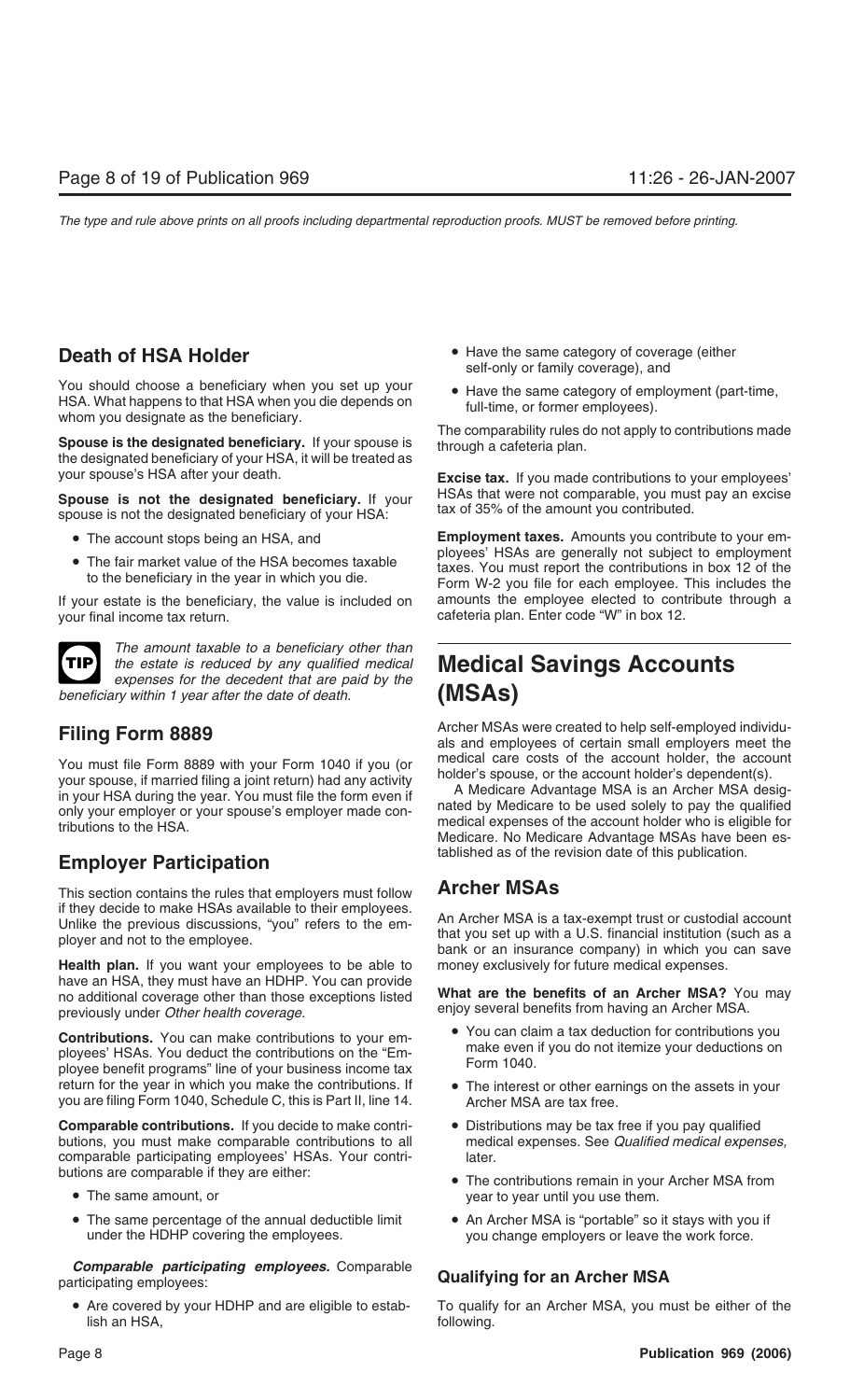- 
- 

You must be an eligible individual on the first day of a given qualify as an HDHP. month to get an Archer MSA deduction for that month.



**Small employer.** A small employer is generally an em-<br>ployer who had an average of 50 or fewer employees (\$3,650) for family coverage.<br>during either of the last 2 calendar vears. The definition of

**Growing employer.** A small employer may begin still be an eligible individual even if your spouse has HDHPs and Archer MSAs for his or her employees and non-HDHP coverage provided you are not covered by that HDHPs and Archer MSAs for his or her employees and non-HDHP coverage provided you are not covered by that then grow beyond 50 employees. The employer will con-<br>plan. However, you can have additional insurance that tinue to meet the requirement for small employers if he or provides benefits only for the following items.<br>she:

- Had 50 or fewer employees when the Archer MSAs laws, torts, or ownership or use of property.<br>began,
- degan,<br>
 A specific disease or illness.<br>
 A fixed amount per day (or other period) of hospitali-<br>
ble as an Archer MSA for the last year he or she had<br>
50 or fewer employees, and<br>
<sup>2</sup> zation.
- 

**Changing employers.** If you change employers, your • Disability.<br>Archer MSA moves with you. However, you may not make Archer MSA moves with you. However, you may not make • Dental care.<br>additional contributions unless you are otherwise eligible. • Dental care.

**High deductible health plan (HDHP).** To be eligible for **...** Vision care. an Archer MSA, you must have an HDHP. An HDHP has: • Long-term care.

- A higher annual deductible than typical health plans, and
- A maximum limit on the annual out-of-pocket medi-<br>
cal expenses that you must pay for covered ex-<br>
Contributions to an Archer MSA must

MSA. *Limits.* The following table shows the limits for annual deductibles and the maximum out-of-pocket expenses for **Who can contribute to my Archer MSA?** If you are an high deductible health plans for 2006.

| Type of<br>Coverage | <b>Minimum</b><br>Annual<br><b>Deductible</b> | Maximum<br>Annual<br><b>Deductible</b> | <b>Maximum</b><br>Annual<br><b>Out-of-Pocket</b><br><b>Expenses</b> |
|---------------------|-----------------------------------------------|----------------------------------------|---------------------------------------------------------------------|
| Self-only           | \$1,800                                       | \$2,700                                | \$3,650                                                             |
| Family              | \$3,650                                       | \$5.450                                | \$6,650                                                             |

• An employee (or the spouse of an employee) of a *Family plans that do not meet the high deductible* small employer (defined later) that maintains an indi-<br>vidual or family HDHP for you (or your spouse). for both the family as a whole and for individual family for both the family as a whole and for individual family • A self-employed person (or the spouse of a<br>self-employed person) who maintains an individual<br>or family HDHP.<br>You can have no other health or Medicare coverage ex-<br>or family discussed by the minimum space of the family as You can have no other health or Medicare coverage ex-<br>cept what is permitted under *Other health coverage*, later. annual deductible for family coverage, the plan does not cept what is permitted under *Other health coverage,* later. annual deductible for family coverage, the plan does not

**Example.** You have family health insurance coverage If another taxpayer is entitled to claim an exemp-<br>tion for you, you cannot claim a deduction for an<br>Archer MSA contribution. This is true even if the<br>other person does not actually claim your exemption.<br>as an HDHP because as an HDHP because the deductible for an individual

address of the last 2 calcular years. The definition of **Other health coverage.** You (and your spouse, if you small employer is modified for new employers and growing<br>employers and growing that is not an HDHP. However, you plan. However, you can have additional insurance that

- Liabilities incurred under workers' compensation
- 
- 

• Had an average of 200 or fewer employees each You can also have coverage (whether provided through vear after 1996.

- Accidents.
- 
- 
- 
- 

cal experises that you must pay for covered ex-<br>
Contributions to an Archer MSA must be made in cash.<br>
You cannot contribute stock or other property to an Archer You cannot contribute stock or other property to an Archer

> Archer MSA. (You do not pay tax on these contributions.) If your employer does not make contributions to your Archer **MSA, or you are self-employed, you can make your own Expenses** contributions to your Archer MSA. Both you and your employer cannot make contributions to your Archer MSA in the same year. You do not have to make contributions to your Archer MSA every year.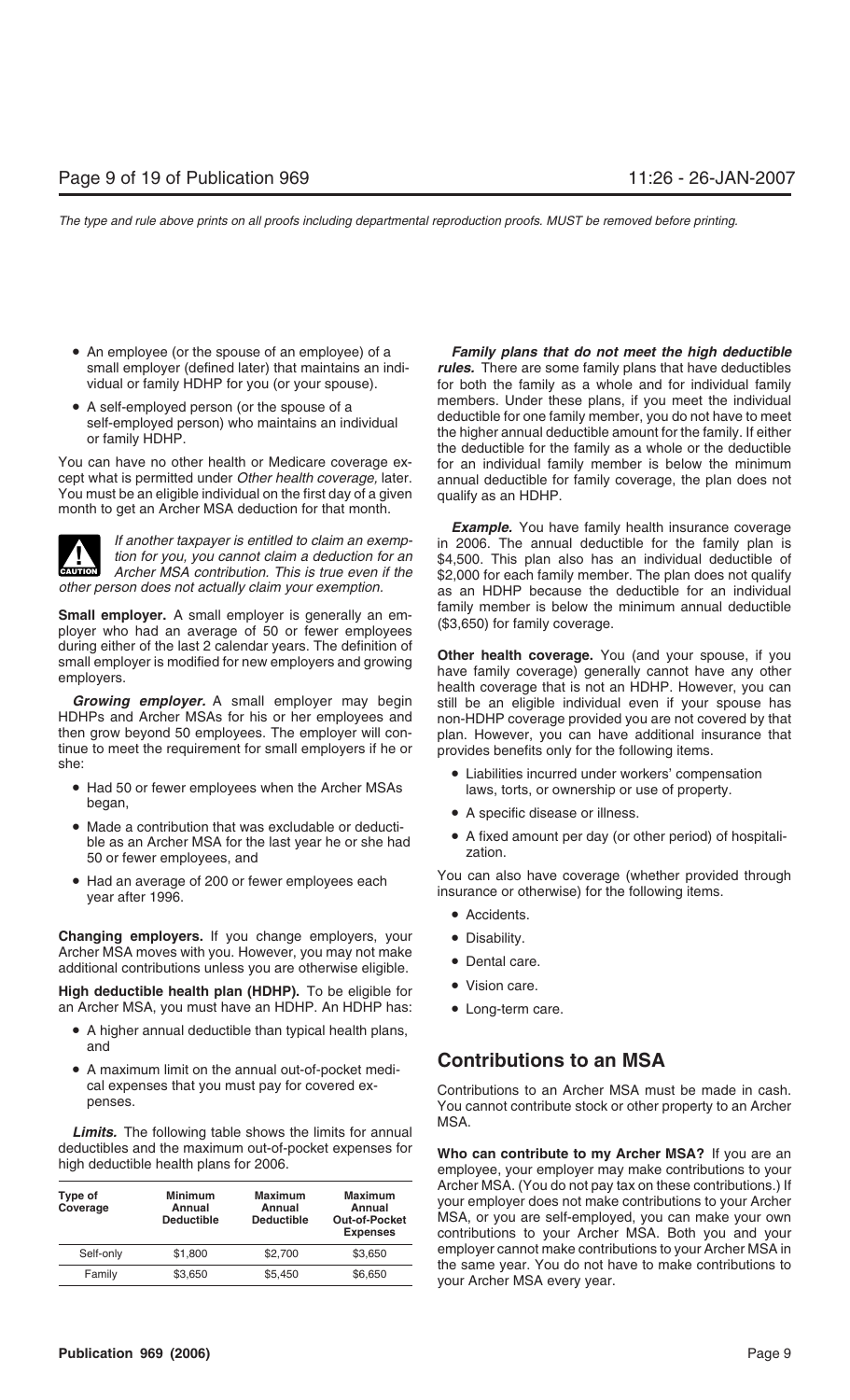

*excludable amount is contributed by your* **CAUTION** *spouse's employer to an Archer MSA belonging*<br> *spouse's employer to an Archer MSA belonging* 

There are two limits on the amount you or your employer **When To Contribute** can contribute to your Archer MSA.

- 
- An income limit.

**Reporting Contributions on Your Return**<br>**Annual deductible limit.** You (or your employer) can contribute up to 75% of the annual deductible of your Report all contributions to your Archer MSA on Form 8853 HDHP (65% if you have a self-only plan) to your Archer and file it with your Form 1040. You should include all MSA. You must have the HDHP all year to contribute the contributions you, or your employer, made for 2006, includfull amount. If you do not qualify to contribute the full ing those made by April 17, 2007, that are designated for amount for the year, determine your annual deductible limit 2006. by using the worksheet for line 5 in the Form 8853 instruc- You should receive Form 5498-SA, HSA, Archer MSA, tions. or Medicare Advantage MSA Information, from the trustee

in 2006. The annual deductible is \$4,000. You can contrib- shown in box 12 of Form W-2, Wage and Tax Statement, ute up to \$3,000 (\$4,000  $\times$  75%) to your Archer MSA for with code R. Follow the instructions for Form 8853 and the year. complete the worksheet for line 5. Report your Archer MSA

*Example 2.* You have an HDHP for your family for the



plans. The contribution limit is split equally between you

If you are self-employed, you cannot contribute more<br>than your net self-employment income. This is your income<br>from self-employment minus expenses (including the you meet the following conditions.

date, including extensions, of your tax return.<br>Inv in 2006. Through ABC, he had an HDHP for his family **Computed Act and Searned States** through ABC, he had an HDHP for his family pany in 2006. Through ABC, he had an HDHP for his family for the entire year. The annual deductible was \$4,000. He contributions and include the earnings in "Other in-<br>can contribute up to \$3,000 to his Archer MSA (75%  $\times$  come" on your tax return for the year you withdraw can contribute up to \$3,000 to his Archer MSA (75%  $\times$  come" on your tax return for the  $$4.000$ ). He can contribute the full amount because he the contributions and earnings.  $$4,000$ ). He can contribute the full amount because he earned more than \$3,000 at ABC.

*Example 2.* Joe Craft is self-employed. He had an **Distributions From an MSA** HDHP for his family for the entire year in 2006. The annual deductible was \$4,000. Based on the annual deductible, You will generally pay medical expenses during the year the maximum contribution to his Archer MSA would have without being reimbursed by your HDHP until you reach been \$3,000 ( $75\% \times $4,000$ ). However, after deducting his the annual deductible for the plan. When you pay medical business expenses, Joe's net self-employment income is expenses during the year that are not reimbursed by your

*If your spouse is covered by your HDHP and an* \$1,950 for the year. Therefore, he is limited to a contribu-

*to your spouse, you cannot make contributions to your own* **Individuals enrolled in Medicare.** Beginning with the *Archer MSA that year.* first month you are enrolled in Medicare, you cannot contribute to an Archer MSA. However, you may be eligible for a Medicare Advantage MSA, discussed later. **Limits**

• The annual deductible limit.<br>
until April 17, 2007.<br>
until April 17, 2007.

showing the amount you (or your employer) contributed **Example 1.** You have an HDHP for your family all year during the year. Your employer's contributions should be deduction on Form 1040, line 23.

entire months of July through December, 2006 (6 months).<br>The annual deductible is \$4,000. You can contribute up to<br>\$1,500 (\$4,000 × 75% ÷ 12 × 6) to your Archer MSA for the are greater than the limits discussed earlier. E *If you and your spouse each have a family plan,* your employer are included in your gross income. If the *you are treated as having family coverage with* excess contribution is not included in box 1 of Form W-2, *the lower annual deductible of the two health* you must report the excess as "Other income" on your tax <br>The contribution limit is split equally between you return.

*unless you agree on a different division.* Generally, you must pay a 6% excise tax on excess contributions. See Form 5329, Additional Taxes on Quali-**Income limit.** You cannot contribute more than you<br>earned for the year from the employer through whom you<br>have your HDHP.<br>counts. to figure the excess contribution remains in the ac-<br>have your HDHP.

- one-half of self-employment tax deduction). You withdraw the excess contributions by the due
	-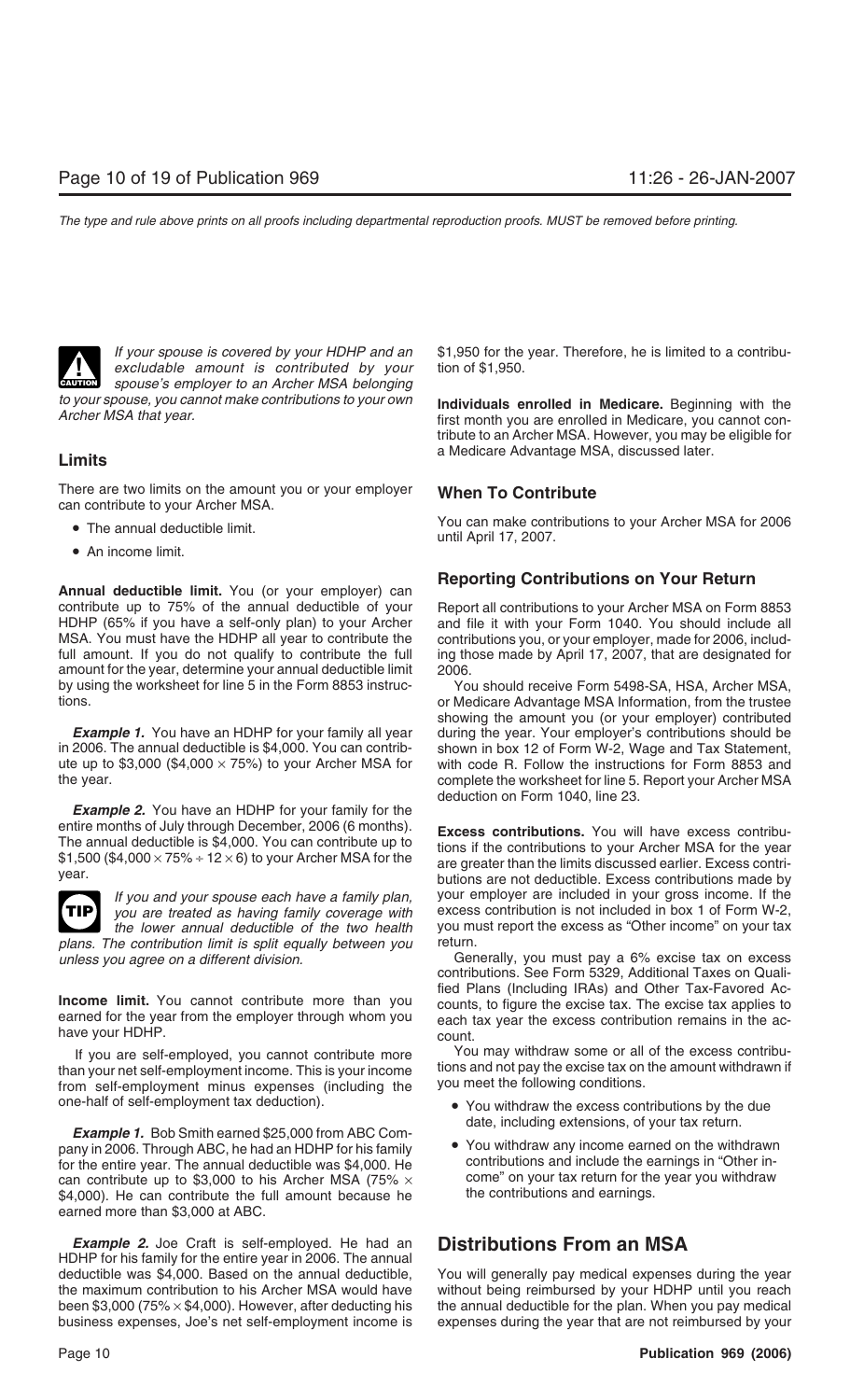HDHP, you can ask the trustee of your Archer MSA to send • You engaged in any transaction prohibited by sec-<br>you a distribution from your Archer MSA.<br>tion 4975 with respect to any of your Archer MSAs

You can receive tax-free distributions from your Archer at any time in 2006. Your account ceases to be an<br>SA to pay for qualified medical expenses (discussed Archer MSA as of January 1, 2006, and you must MSA to pay for qualified medical expenses (discussed archer MSA as of January 1, 2006, and you must later). If you receive distributions for other reasons, the and include the fair market value of all assets in the later). If you receive distributions for other reasons, the amount will be subject to income tax and may be subject to account as of January 1, 2006, on line 8a of Form an excise tax as well. You do not have to make withdrawals  $\frac{8853}{100}$ .



A distribution is money you get from your Archer MSA. 21. The trustee will report any distribution to you and the IRS on Form 1099-SA, Distributions From an HSA, Archer **Recordkeeping.** You must keep records suffi-<br>MSA, or Medicare Advantage MSA. cient to show that:

**Qualified medical expenses.** Qualified medical expenses are those expenses that would generally qualify for the medical and dental expenses deduction. These are • The distributions were exclusively to pay or reimexplained in Publication 502, Medical and Dental Ex-<br>penses. Examples include amounts paid for doctors' fees, periods. Examples instated arrowing para for about 1999,<br>prescription and non-prescription medicines, and neces-<br>sary hospital services not paid for by insurance. Qualified ously paid or reimbursed from another source, and medical expenses are those incurred by the following per-<br>sons.<br>itemized deduction in any year

- 
- with your tax records. 2. All dependents you claim on your tax return.
- 3. Any person you could have claimed as a dependent
	-
	- or  $(defined earlier)$ .
	- c. You, or your spouse if filing jointly, could be If you use a distribution from your Archer MSA for claimed as a dependent on someone else's 2006 aualified medical expenses, you do not pay tax on



You cannot deduct qualified medical expenses as and file it with your Form 1040. *an itemized deduction on Schedule A (Form* • If you do not use a distribution from your Archer 1040) that are equal to the tax-free distribution MSA for qualified medical expenses, you must pay

you cannot treat insurance premiums as qualified medical on Form 1040, line 21, and enter "MSA" and the you can<br>expenses for Archer MSAs, You can however, treat premi-<br>amount on the dotted line next to line 21. You may expenses for Archer MSAs. You can, however, treat premi- amount on the dotted line next to line 21. You may<br>ums for Jong-term care coverage, health care coverage have to pay an additional tax on your taxable distriums for long-term care coverage, health care coverage have to pay an an an addition.<br>while you receive unemployment benefits, or health care while you receive unemployment benefits, or health care continuation coverage required under any federal law as

credit for premiums that you pay with a tax-free distribution **CAUTION** *employer), you also must report and pay tax on a* from your Archer MSA. See Publication 502 for information on this credit. *that is used to pay medical expenses of someone who is*

**Deemed distributions from Archer MSAs.** The follow- *health plan that is not an HDHP, at the time the expenses* ing situations result in deemed taxable distributions from your Archer MSA. *information.*

- tion 4975 with respect to any of your Archer MSAs,
- from the meritude with year.<br>If you no longer qualify to make contributions, you security for a loan at any time in 2006. You must *If you no longer qualify to make contributions, you* security for a loan at any time in 2006. You must can still receive tax-free distributions to pay or sinclude the fair market value of the assets used a *can still receive tax-free distributions to pay or* include the fair market value of the assets used as security for the loan as income on Form 1040, line



- 
- 
- itemized deduction in any year.

1. Yourself and your spouse. Do not send these records with your tax return. Keep them

## on your return except that: **Reporting Distributions on Your Return**

a. The person filed a joint return, hetaped a set of the How you report your distributions depends on whether or b. The person had gross income of \$3,300 or more, not you use the distribution for qualified medical expenses

- claimed as a dependent on someone else's 2006 qualified medical expenses, you do not pay tax on the distribution but you have to report the distribution on Form 8853. Follow the instructions for the form
- from your Archer MSA. This is the amount on line 9 of Form<br>8853 and file it with your Form 1040. If you have a<br>8853 and file it with your Form 1040. If you have a **Special rules for insurance premiums.** Generally, taxable Archer MSA distribution, include it in the total cannot treat insurance premiums as qualified medical on Form 1040, line 21, and enter "MSA" and the

qualified medical expenses for Archer MSAs. *If an amount (other than a rollover) is contributed* **Health coverage tax credit.** You cannot claim this *to your Archer MSA this year (by you or your* edit for premiums that you pay with a tax-free distribution **!** *not covered by an HDHP, or is also covered by another*

### **Publication 969 (2006)** 2008 2009 2009 2012 2022 2023 2024 2022 2034 2022 2034 2035 2036 2037 2038 2039 2039 2030 2031 2032 2033 2034 2035 2036 2037 2038 2039 2039 2039 2031 2032 2033 2034 2035 2036 2037 2038 2039 2039 20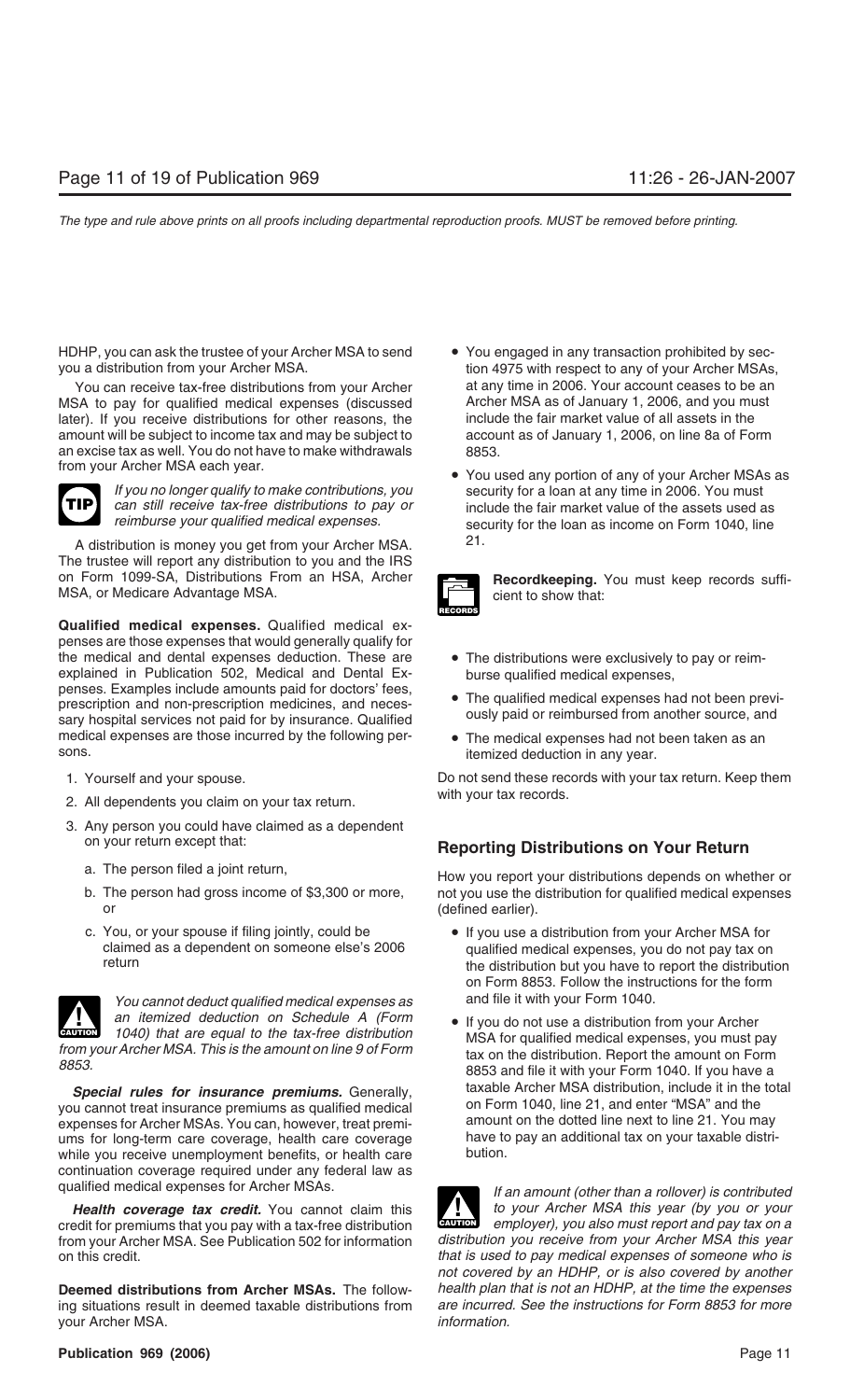**Rollovers.** Generally, any distribution from an Archer **Employer Participation** MSA that you roll over into another Archer MSA or an HSA is not taxable if you complete the rollover within 60 days. This section contains the rules that employers must follow You can make only one rollover contribution to an Archer if they decide to make Archer MSAs available to their MSA during a 1-year period. See the instructions for Form employees. Unlike the previous discussions, "you" refers end to the employer and not to the employee

**Additional tax.** There is a 15% additional tax on the part **Health plan.** If you want your employees to be able to of your distributions not used for qualified medical ex- have an Archer MSA, you must make an HDHP available penses. Figure the tax on Form 8853 and file it with your to them. You can provide no additional coverage other Form 1040. Report the additional tax on Form 1040, line than those exceptions listed previously under *Other health* 63, and enter "MSA" and the amount on the dotted line next *coverage.* to line 63.

An Archer MSA is generally exempt from tax. You are permitted to take a distribution from your Archer MSA at **Comparable contributions.** If you decide to make contriany time; however, only those amounts used exclusively to butions, you must make comparable contributions to all pay for qualified medical expenses are tax free. Amounts comparable participating employees' Archer MSAs. Your that remain at the end of the year are generally carried over contributions are comparable if they are either: to the next year (see *Excess contributions,* earlier). Earn- • The same amount, or ings on amounts in an Archer MSA are not included in your income while held in the Archer MSA. **•** The same percentage of the annual deductible limit

## **Death of the Archer MSA Holder**

You should choose a beneficiary when you set up your participating employees: Archer MSA. What happens to that Archer MSA when you <br>die depends on whom you designate as the beneficiary.<br>lish an Archer MSA,

**Spouse is the designated beneficiary.** If your spouse is  $\bullet$  Have the same category of coverage (either the designated beneficiary of your Archer MSA, it will be self-only or family coverage), and the designated beneficiary of your Archer MSA, it will be treated as your spouse's Archer MSA after your death. • • Have the same category of employment (either

part-time or full-time). **Spouse is not the designated beneficiary.** If your spouse is not the designated beneficiary of your Archer

- 
- The fair market value of the Archer MSA becomes

If your estate is the beneficiary, the fair market value of the Form W-2 you file for each employee. Enter code "R" in the Archer MSA will be included on your final income tax box 12. return.



*the estate is reduced by any qualified medical* A Medicare Advantage MSA is an Archer MSA designated *expenses for the decedent that are paid by the* by Medicare to be used solely to pay the qualified medical

You must file Form 8853 with your Form 1040 if you (or A Medicare Advantage MSA is a tax-exempt trust or your spouse, if married filing a joint return) had any activity custodial savings account that you set up with a financial in your Archer MSA during the year. You must file the form institution (such as a bank or an insurance company) in even if only your employer or your spouse's employer which the Medicare program can deposit money for qualimade contributions to the Archer MSA. **Fig. 2016** fied medical expenses. The money in your account is not

to the employer and not to the employee.

**Exceptions.** There is no additional tax on distributions<br>made after the date you are disabled, reach age 65, or die.<br>"Employee benefit programs" line of your business income tax return for the year in which you make the contributions. **Balance in an Archer MSA** If you are filing Form 1040, Schedule C, this is Part II, line 14.

- 
- under the HDHP covering the employees.

*Comparable participating employees.* Comparable

- 
- 
- 

MSA:<br>**Excise tax.** If you made contributions to your employees'<br>Archer MSAs that were not comparable, you must pay an • The account stops being an Archer MSA, and excise tax of 35% of the amount you contributed.

taxable to the beneficiary in the year in which you **Employment taxes.** Amounts you contribute to your em-<br>ployees' Archer MSAs are generally not subject to employment taxes. You must report the contributions in box 12 of

## **Medicare Advantage MSAs** *The amount taxable to a beneficiary other than*

by Medicare to be used solely to pay the qualified medical *beneficiary within 1 year after the date of death.* expenses of the account holder. To be eligible for a Medicare Advantage MSA, you must be enrolled in Medicare **Filing Form 8853** and have a high deductible health plan (HDHP) that meets the Medicare guidelines.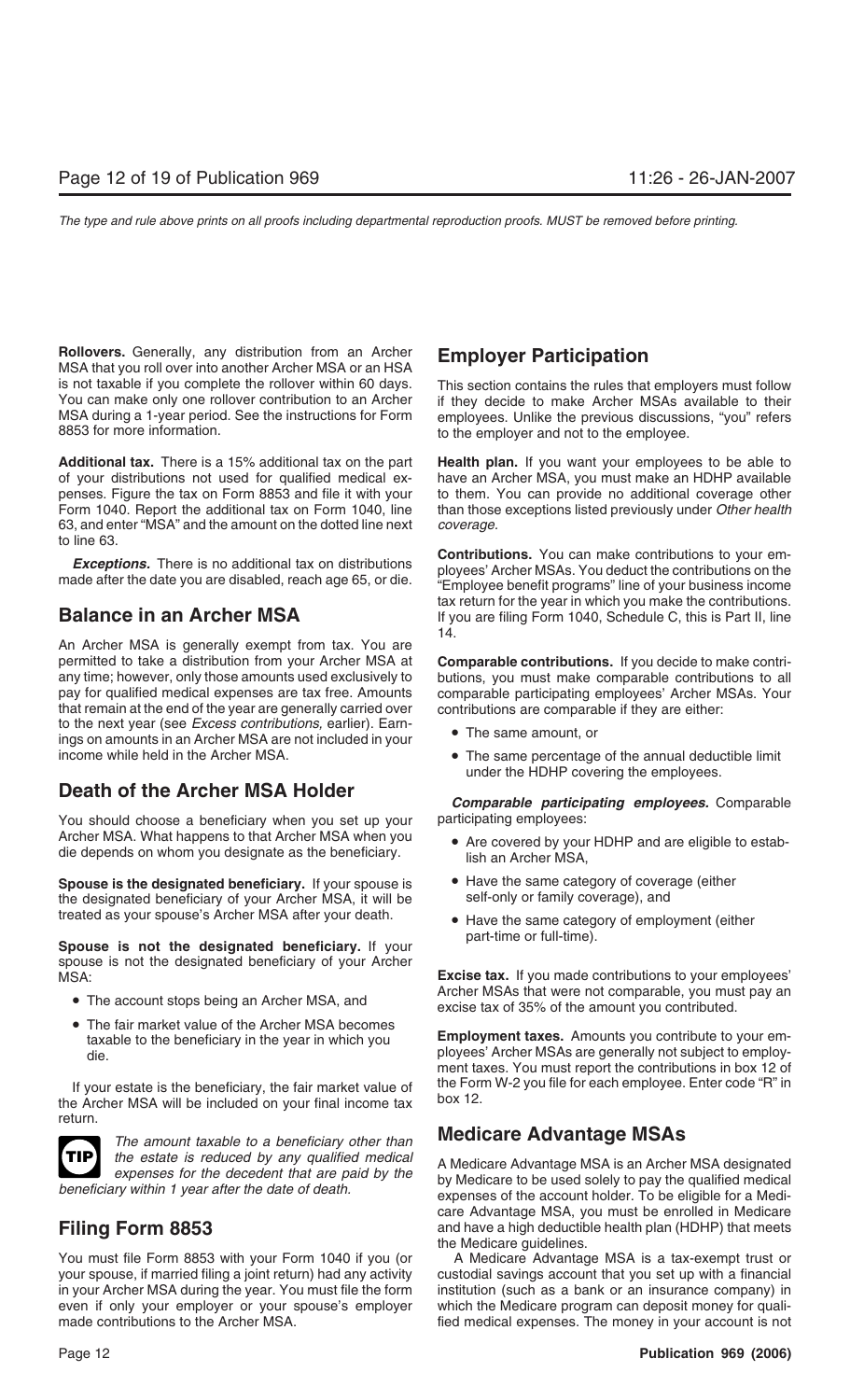taxed if it is used for qualified medical expenses, and it may **Contributions to an FSA** earn interest or dividends.

high deductible. You choose the policy you want to use as voluntarily withheld from your pay by your employer. This<br>nart of your Medicare Advantage MSA plan, However, the sometimes called a salary reduction agreement. The part of your Medicare Advantage MSA plan. However, the is sometimes called a salary reduction agreement. The policy must be approved by the Medicare program policy must be approved by the Medicare program. The plane in policy must be approved by the Medicare program.

had been approved by Medicare. Therefore, no Medicare

Medicare Advantage MSAs are administered through your employer to provide coverage<br>the federal Medicare program. You can get information by calling 1-800-Medicare (1-800-633-4227) or through the Internet at *www.medicare.gov*. **When To Contribute**

ployees to be reimbursed for medical expenses. FSAs are usually funded through voluntary salary reduction agree- **Amount of Contribution** ments with your employer. No employment or federal income taxes are deducted from your contribution. The There is no limit on the amount of money you or your

For information on the interaction between a health FSA<br>and an HSA, see Other employee health plans under<br>Qualifying for an HSA, earlier.<br>Cenerally, contributed amounts that are not spent by

- Contributions made by your employer can be ex-<br>have during the year. cluded from your gross income.
- 
- 
- 

Health FSAs are employer-established benefit plans. expense. You must also provide a written statement that<br>These may be offered in conjunction with other em-<br>the expense has not been paid or reimbursed under any These may be offered in conjunction with other em-<br>ployer-provided benefits as part of a cafeteria plan. Em-<br>other health plan coverage. The FSA cannot make adployers have complete flexibility to offer various vance reimbursements of future or projected expenses. combinations of benefits in designing their plan. You do not<br>have to be covered under any other health care plan to to you by your employer can be used to reimburse partici-



An HDHP is a special health insurance policy that has a You contribute to your FSA by electing an amount to be<br>In deductible You choose the policy you want to use as yoluntarily withheld from your pay by your employer. Thi

**Note.** At the time this publication went to print, no HDHP You do not pay federal income tax or employment taxes<br>In been approved by Medicare. Therefore, no Medicare on the salary you contribute or the amounts your employ Advantage MSAs have been established to date. contributes to the FSA. However, contributions made by<br>Mediaera Advantage MSAs are administered through your employer to provide coverage for long-term care

At the beginning of the plan year, you must designate how **Flexible Spending** The much you want to contribute. Then, your employer will deduct amounts periodically (generally, every payday) in **Arrangements (FSAs)** accordance with your annual election. You can change or **Arrange in your** revoke your election only if there is a change in your employment or family status that is specified by the plan. A health flexible spending arrangement (FSA) allows em-

employer may also contribute.<br>
For the integration between a bealth FOA plan must prescribe either a maximum dollar amount or

the end the plan year are forfeited. See *Balance in an FSA,* **What are the benefits of an FSA?** You may enjoy sev-<br>eral benefits from having an FSA. tion on an estimate of the qualifying expenses you will

## • No employment or federal income taxes are de-<br>**Distributions From an FSA**

ducted from the contributions. Distributions from a health FSA must be paid only to • Withdrawals may be tax free if you pay qualified reimburse you for qualified medical expenses you incurred medical expenses. See *Qualified medical expenses,* during the period of coverage. You must be able to receive the maximum amount of reimbursement (the amount you later.<br>have elected to contribute for the year) at any time during • You can withdraw funds from the account to pay the coverage period, regardless of the amount you have qualified medical expenses even if you have not yet actually contributed. The maximum amount you can replaced the fund to the health FSA for the year.

You must provide the health FSA with a written state-**Qualifying for an FSA** ment from an independent third party stating that the medical expense has been incurred and the amount of the other health plan coverage. The FSA cannot make ad-

to you by your employer can be used to reimburse participarticipate. pants in a health FSA. If the use of these cards meets Self-employed persons are not eligible for an FSA. certain substantiation methods, you may not have to provide additional information to the health FSA. For informa-Certain limitations may apply if you are a highly tion on these methods, see Revenue Ruling 2003-43 on compensated participant or a key employee. *www.irs.gov/pub/irs-irbs/irb03-21.pdf*, Notice 2006-69 on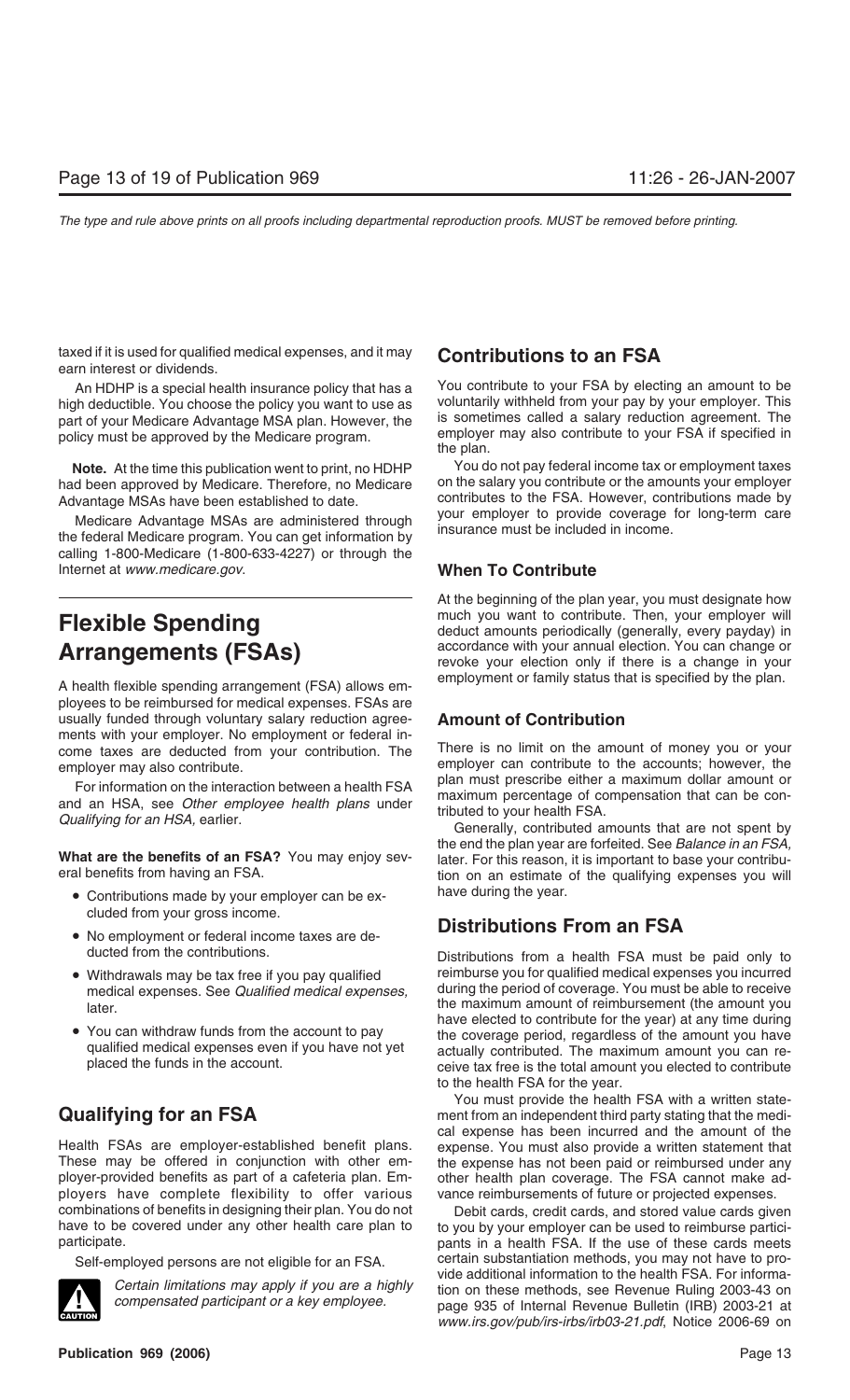*http://www.irs.gov/pub/irs-irbs/irb06-31.pdf*, and Notice amount for a coverage period. An HRA may be offered with 2007-2 on page 254 of IRB 2007-2 at other health plans, including FSAs. http://www.irs.gov/pub/irs-irbs/irb07-02.pdf. For information on the interaction between an HRA and

**Qualified medical expenses.** Qualified medical ex-<br>
penses are those specified in the plan that would generally<br>
qualify for the medical and dental expenses deduction.<br> **What are the benefits of an HPA2** You may onlow soy quality for the filedical and defital experises deduction.<br>These are explained in Publication 502, Medical and Den-<br>tal Expenses. Examples include amounts paid for doctors' fees, prescription and non-prescription medicines, and  $\bullet$  Contributions made by your employer can be exnecessary hospital services not paid for by insurance. cluded from your gross income.

You cannot receive distributions from your FSA for the • Reimbursements may be tax free if you pay qualified following expenses.

- Amounts paid for health insurance premiums. later.
- Amounts paid for long-term care coverage or ex-<br>• Any unused amounts in the HRA can be carried penses. forward for reimbursements in later years.
- Amounts that are covered under another health plan.

If you are covered under both a health FSA and an HRA, **Qualifying for an HRA** see Notice 2002-45, Part V, which is on page 93 of Internal



plan to participate. *ceive from the FSA.* Self-employed persons are not eligible for an HRA.

Flexible spending accounts are "use-it-or-lose-it" plans. This means that amounts in the account at the end of the plan year cannot be carried over to the next year. However, the plan can provide for a grace period of up to  $2\frac{1}{2}$ ever, the plan can provide for a grace period of up to  $2\frac{1}{2}$  **Contributions to an HRA** months after the end of the plan year. If there is a grace

## **Employer Participation** ployer contributes to the HRA.

For the health FSA to maintain tax-qualified status, employers must comply with certain requirements that apply **Amount of Contribution** to cafeteria plans. For example, there are restrictions for<br>plans that cover highly compensated employees and key<br>employees The plans must also comply with rules applica.<br>can contribute to the accounts. Additionally, the m employees. The plans must also comply with rules applica-<br>ble to other accident and bealth plans. Chanters 1 and 2 of elimbursement amount credited under the HRA in the ble to other accident and health plans. Chapters 1 and 2 of Freimbursement amount credited under the HRA in the<br>Publication 15-B, Employer's Tax Guide to Fringe Bene. Future may be increased or decreased by amounts not Publication 15-B, Employer's Tax Guide to Fringe Benefits, explain these requirements. The section of the set of the set of the *see Balance in an HRA*, later.

A health reimbursement arrangement (HRA) must be are enrolled in the HRA. funded solely by an employer. The contribution cannot be Debit cards, credit cards, and stored value cards given paid through a voluntary salary reduction agreement on to you by your employer can be used to reimburse particithe part of an employee. Employees are reimbursed tax pants in an HRA. If the use of these cards meets certain

page 107 of IRB 2006-31 at free for qualified medical expenses up to a maximum dollar

- 
- 
- 

Revenue Bulletin 2002-28 at HRAs are employer-established benefit plans. These may *www.irs.gov/pub/irs-irbs/irb02-28.pdf*. be offered in conjunction with other employer-provided You cannot deduct qualified medical expenses as<br>an itemized deduction on Schedule A (Form You do not have to be covered under any other health care<br>1040) that are equal to the distribution you re-<br>han to participate



**Balance in an FSA** *Certain limitations may apply if you are a highly**compensated participant.* 

period, any qualified medical expenses incurred in that HRAs are funded solely through employer contributions<br>period can be paid from any amounts left in the account at the end of the previous year. Your employer is not pe income taxes or employment taxes on amounts your em-

## **Distributions From an HRA**

**Health Reimbursement**<br>
Distributions from an HRA must be paid to reimburse you<br> **Arrangements (HRAs)** for qualified medical expenses you have incurred. The for qualified medical expenses you have incurred. The expense must have been incurred on or after the date you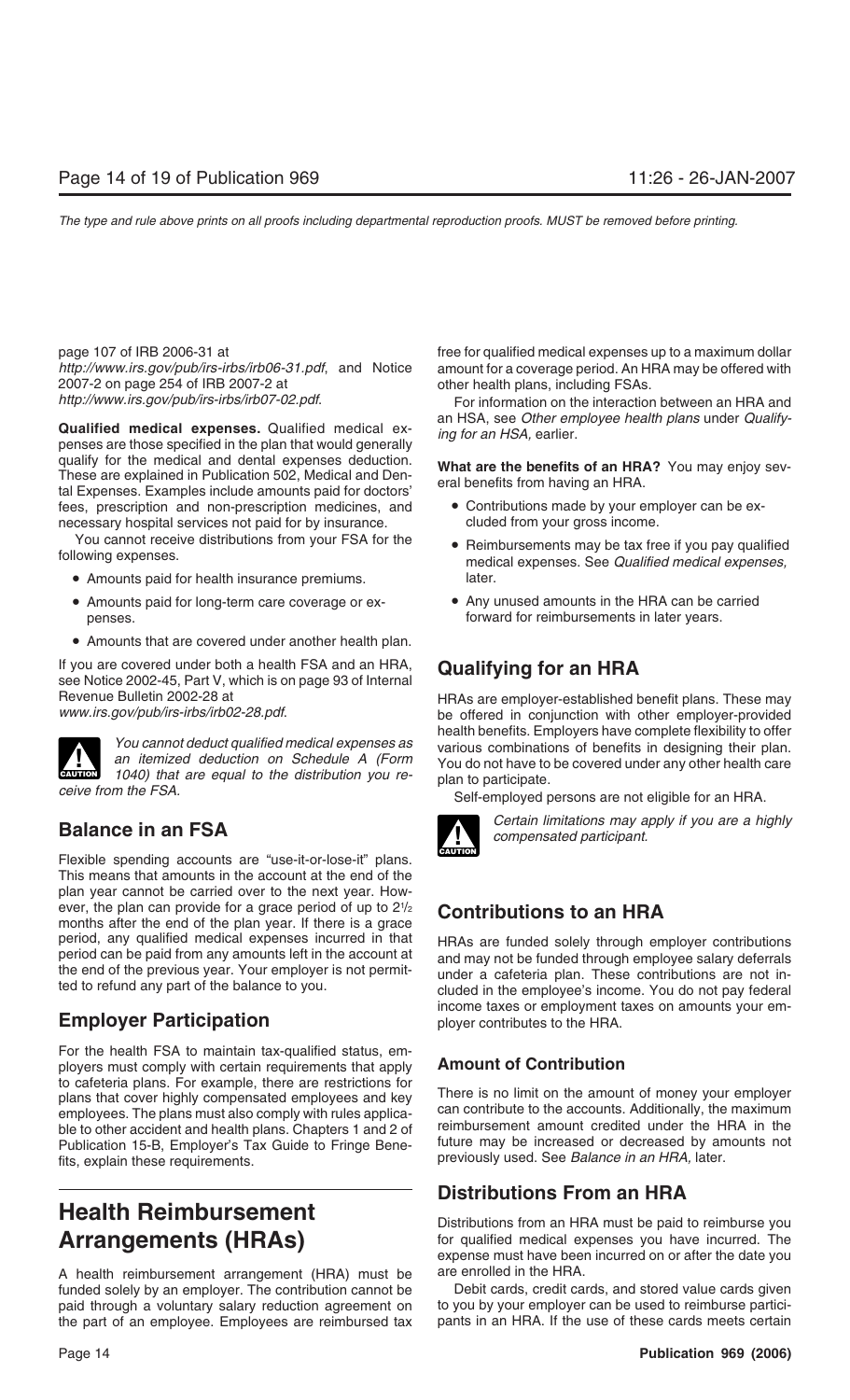substantiation methods, you may not have to provide addi- Revenue Bulletin 2002-28 at tional information to the HRA. For information on these *www.irs.gov/pub/irs-irbs/irb02-28.pdf*. methods, see Revenue Ruling 2003-43 on page 935 of Internal Revenue Bulletin (IRB) 2003-21 at *You cannot deduct qualified medical expenses as*

www.irs.gov/pub/irs-irbs/irb03-21.pdf, Notice 2006-69 on **1999** an itemized deduction on Schedule A (Form page 107 of IRB 2006-31 at **CAUTION** *1040) that are equal to the distribution from the*

*http://www.irs.gov/pub/irs-irbs/irb06-31.pdf*, and Notice *HRA.* 2007-2 on page 254 of IRB 2007-2 at

*http://www.irs.gov/pub/irs-irbs/irb07-02.pdf*.

If any distribution is, or can be, made for other than the **Balance in an HRA** bution (including reimbursement of qualified medical expenses, any distribution (including reimbursement of qualified medical expenses) made in the current tax year is included in gross<br>income. For example, if an unused re included in your income. This also applies if any unused amount upon your death is payable in cash to your benefi- **Employer Participation** ciary or estate, or if the HRA provides an option for you to transfer any unused reimbursement at the end of the year For an HRA to maintain tax-qualified status, employers to a retirement plan. The must comply with certain requirements that apply to other

benefits to a designated beneficiary (other than the em- 15-B, Employer's Tax ployee's spouse or dependents), any distribution from the these requirements. ployee's spouse or dependents), any distribution from the HRA is included in income. However, if, before August 15, 2006, the plan contains such a provision, this rule will not

apply until plan years beginning after December 31, 2008. **How To Get Tax Help** Reimbursements under an HRA can be made to the

- 
- 
- 3. Any person you could have claimed as a dependent tax help.
	-
	-
	- claimed as a dependent on someone else's 2006 is not working as it should.<br>return.
- 

**Qualified medical expenses.** Qualified medical ex- whose phone number and address are listed in your local penses are those specified in the plan that would generally telephone directory and in Publication 1546, The Taxpayer<br>qualify for the medical and dental expenses deduction. Advocate Service of the IRS - How To Get Help Wit qualify for the medical and dental expenses deduction. Advocate Service of the IRS - How To Get Help With<br>These are explained in Publication 502, Medical and Den-<br>Unresolyed Tax Problems, You can file Form 911, Applica-

- 
- 
- 

If you are covered under both an HRA and a health FSA, vides information on clinics in your area. It is available at see Notice 2002-45, Part V, which is on page 93 of Internal *www.irs.gov* or at your local IRS office.



If the plan permits amounts to be paid as medical accident and health plans. Chapters 1 and 2 of Publication<br>nefits to a designated beneficiary (other than the em-<br>15-B, Employer's Tax Guide to Fringe Benefits, explain

following persons. You can get help with unresolved tax issues, order free 1. Current and former employees.<br>
2. Spouses and dependents of those employees.<br>
2. Spouses and dependents of those employees.<br>
2. Spouses and dependents of those employees.<br>
2. Spouses and dependents of those employees. that is best for you, you will have quick and easy access to

on your return except that: **Contacting your Taxpayer Advocate.** The Taxpayer a. The person filed a joint return, The Mathematic Advocate Service is an independent organization within the IRS whose employees assist taxpayers who are exper-<br>or iencing economic harm, who are seeking help in resolving<br>tax problems that have not been resolved through normal<br>c. You, or your spouse if filing jointly, could be channels, or who believe that an IRS system or procedure

You can contact the Taxpayer Advocate Service by calling toll-free 1-877-777-4778 or TTY/TDD<br>1-800-829-4059 to see if you are eligible for assistance. You can also call or write to your local taxpayer advocate, These are explained in Publication 502, Medical and Den-<br>
tal Expenses. Examples include amounts paid for doctors'<br>
fees, prescription and non-prescription medicines, and<br>
necessary hospital services not paid for by insura

• Amounts paid for long-term care coverage. free or for a nominal charge. The clinics also provide tax • Amounts that are not covered under another health<br>proficiency or who speak English as a second language.<br>Publication 4134, Low Income Taxpayer Clinic List, pro-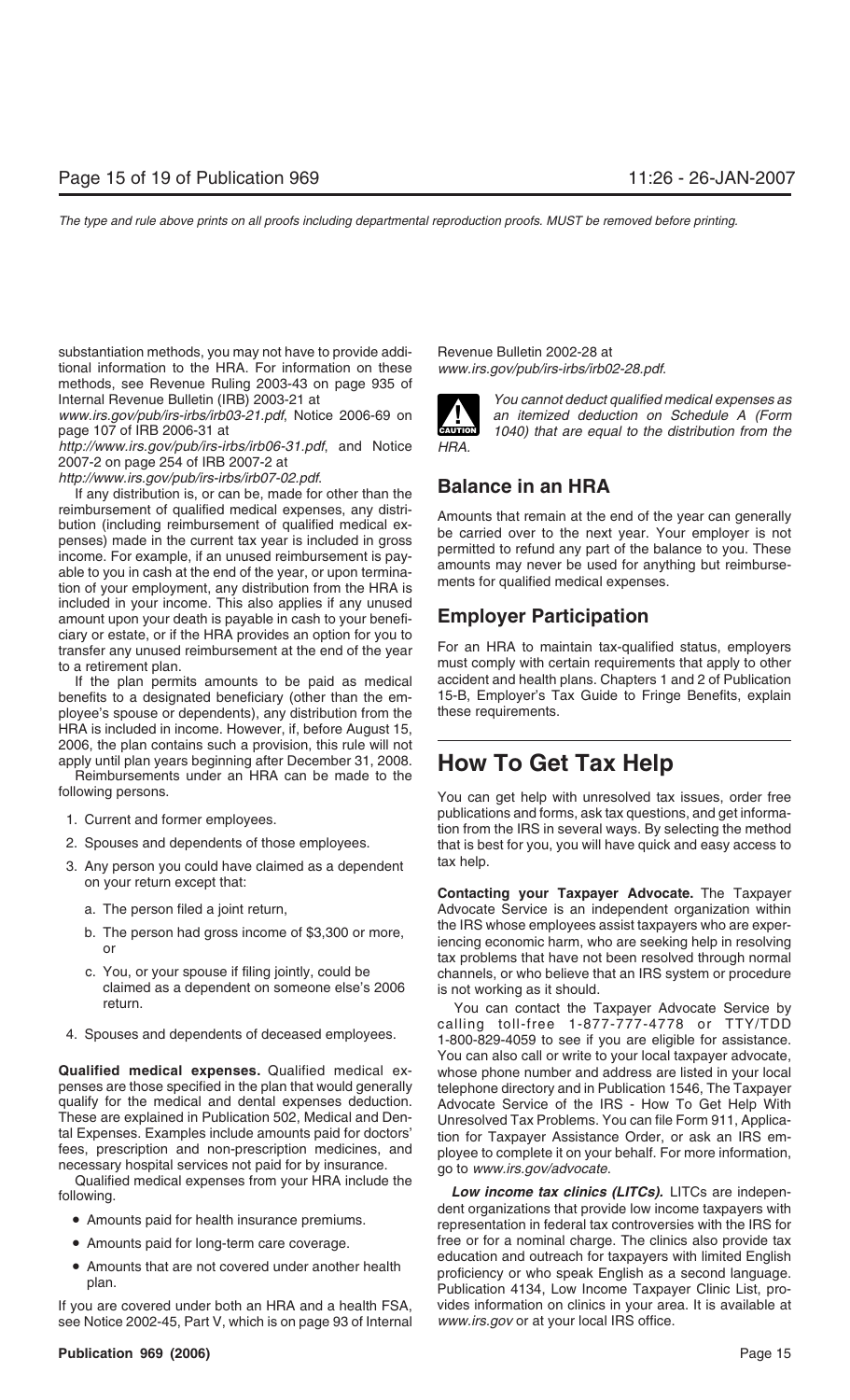**Free tax services.** To find out what services are avail- • *TTY/TDD equipment*. If you have access to TTY/ able, get Publication 910, IRS Guide to Free Tax Services. TDD equipment, call 1-800-829-4059 to ask tax It contains a list of free tax publications and describes other questions or to order forms and publications. free tax information services, including tax education and **•** *TeleTax topics.* Call 1-800-829-4477 to listen to assistance programs and a list of TeleTax topics. <br>pre-recorded messages covering various tax topics.



- 
- Check the status of your 2006 refund. Click on dollar amount of your refund. *Where's My Refund*. Wait at least 6 weeks from the
- 
- Order IRS products online.  $\blacksquare$  a short survey at the end of the call.
- 
- Search publications online by topic or keyword.  $\blacksquare$  able on a walk-in basis.
- View Internal Revenue Bulletins (IRBs) published in the last few years.
- Figure your withholding allowances using our with-<br>• *Products*. You can walk in to many post offices,
- 
- 



- *Ordering forms, instructions, and publications.* Call letters, request adjustments to your tax account, or 1-800-829-3676 to order current-year forms, instruc-<br>help you set up a payment plan. If you need to 1-800-829-3676 to order current-year forms, instrucdays. more comfortable talking with someone in person,
- 
- *Solving problems.* You can get face-to-face help necessary, but if you prefer, you can call your local payer Assistance Centers. An employee can explain ment to resolve a tax account issue. A representa-IRS letters, request adjustments to your account, or tive will call you back within 2 business days to help you set up a payment plan. Call your local schedule an in-person appointment at your conve-Taxpayer Assistance Center for an appointment. To nience. To find the number, go to *ment, Internal Revenue Service*. *Service*.
- 
- 
- Internet. You can access the IRS website at **•** *Refund information.* To check the status of your *www.irs.gov* 24 hours a day, 7 days a week to: 2006 refund, call 1-800-829-4477 and press 1 for automated refund information or call 1-800-829-1954. Be sure to wait at least 6 weeks • *E-file* your return. Find out about commercial tax<br>preparation and *e-file* services available free to eligi-<br>ble taxpayers.<br>ble taxpayers.<br>preparation and *e-file* services available free to eligi-<br>curity number, your

date you filed your return (3 weeks if you filed electronically). Have your 2006 tax return available be-<br>cause you will need to know your social security<br>number, your filing status, and the exact whole dollar<br>amount of yo • Download forms, instructions, and publications. telephone calls. Another is to ask some callers to complete



• Research your tax questions online. **Walk-in.** Many products and services are avail-

- holding calculator.  $\overline{\phantom{a}}$  libraries, and IRS offices to pick up certain forms,<br>instructions, and publications. Some IRS offices, li-• Sign up to receive local and national tax news by braries, grocery stores, copy centers, city and county email. • Get information on starting and operating a small stores have a collection of products available to print business. proofs. Also, some IRS offices and libraries have the Internal Revenue Code, regulations, Internal Revenue Bulletins, and Cumulative Bulletins available for **Phone.** Many services are available by phone. research purposes.
- *Services.* You can walk in to your local Taxpayer Assistance Center every business day for personal, face-to-face tax help. An employee can explain IRS tions, and publications, and prior-year forms and in- resolve a tax problem, have questions about how the structions. You should receive your order within 10 tax law applies to your individual tax return, or you're • Asking tax questions. Call the IRS with your tax<br>questions at 1-800-829-1040.<br>IRS representative face-to-face. No appointment is solving tax problems every business day in IRS Tax- Center and leave a message requesting an appointfind the number, go to *www.irs.gov/localcontacts* or *www.irs.gov/localcontacts* or look in the phone book look in the phone book under *United States Govern-* under *United States Government, Internal Revenue*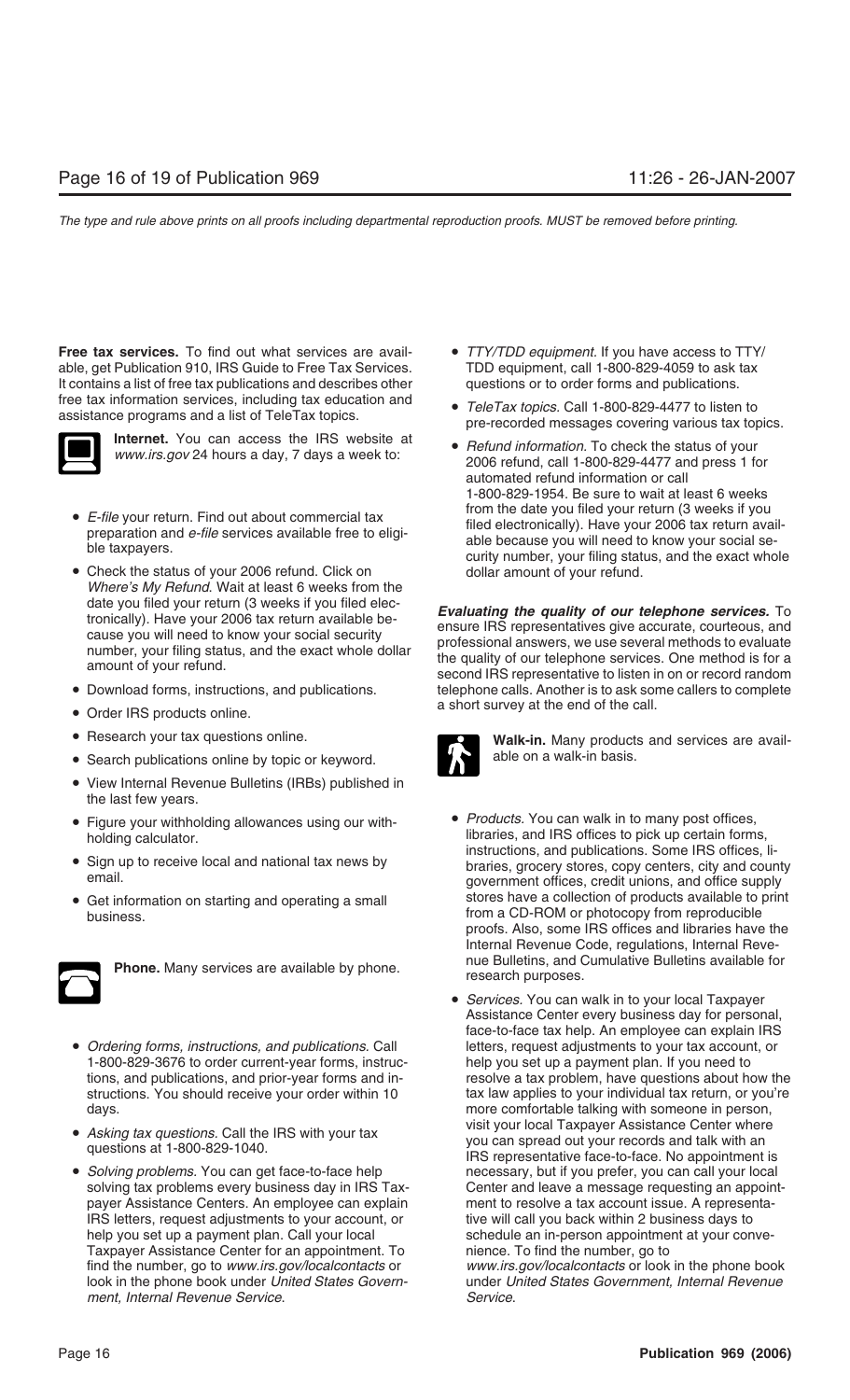should receive a response within 10 business change. days after your request is received. **CD for small businesses.** Publication 3207, The



- A CD that is released twice so you have the latest Tax law changes for 2006.<br>products. The first release ships in January and the
- 
- associations, and IRS organizations. Prior-year forms, instructions, and publications.
- 
- 
- 
- tem. **the creating a business plan, and filing taxes. creating a business plan, and filing taxes.**
- 
- 
- 

Buy the CD from National Technical Information Service (NTIS) at *www.irs.gov/cdorders* for \$25 (no handling fee)

**Mail.** You can send your order for forms, instruc- or call 1-877-CDFORMS (1-877-233-6767) toll free to buy tions, and publications to the address below. You the CD for \$25 (plus a \$5 handling fee). Price is subject to



National Distribution Center Small Business Resource Guide CD for 2006, is a P.O. Box 8903 Bloomington, IL 61702-8903 payer about to start a business. This year's CD includes:

- **CD for tax products.** You can order Publication **CD for tax products.** You can order Publication **e** Helpful information, such as how to prepare a business, and ness plan, find financing for your business, and much more.
	- All the business tax forms, instructions, and publications needed to successfully manage a business.
	-
- final release ships in March. Tax Map: an electronic research tool and finding aid.
- Current-year forms, instructions, and publications. Web links to various government agencies, business
- Bonus: Historical Tax Products DVD Ships with the **•** "Rate the Product" survey—your opportunity to sug-<br>final release.
- Tax Map: an electronic research tool and finding aid. A site map of the CD to help you navigate the pages<br>of the CD with ease.
- Tax law frequently asked questions. • An interactive "Teens in Biz" module that gives prac-• Tax Topics from the IRS telephone response sys-<br>tical tips for teens about starting their own business,

• Fill-in, print, and save features for most tax forms.<br>An updated version of this CD is available each year in • Internal Revenue Bulletins. early April. You can get a free copy by calling 1-800-829-3676 or by visiting *www.irs.gov/smallbiz*. • Toll-free and email technical support.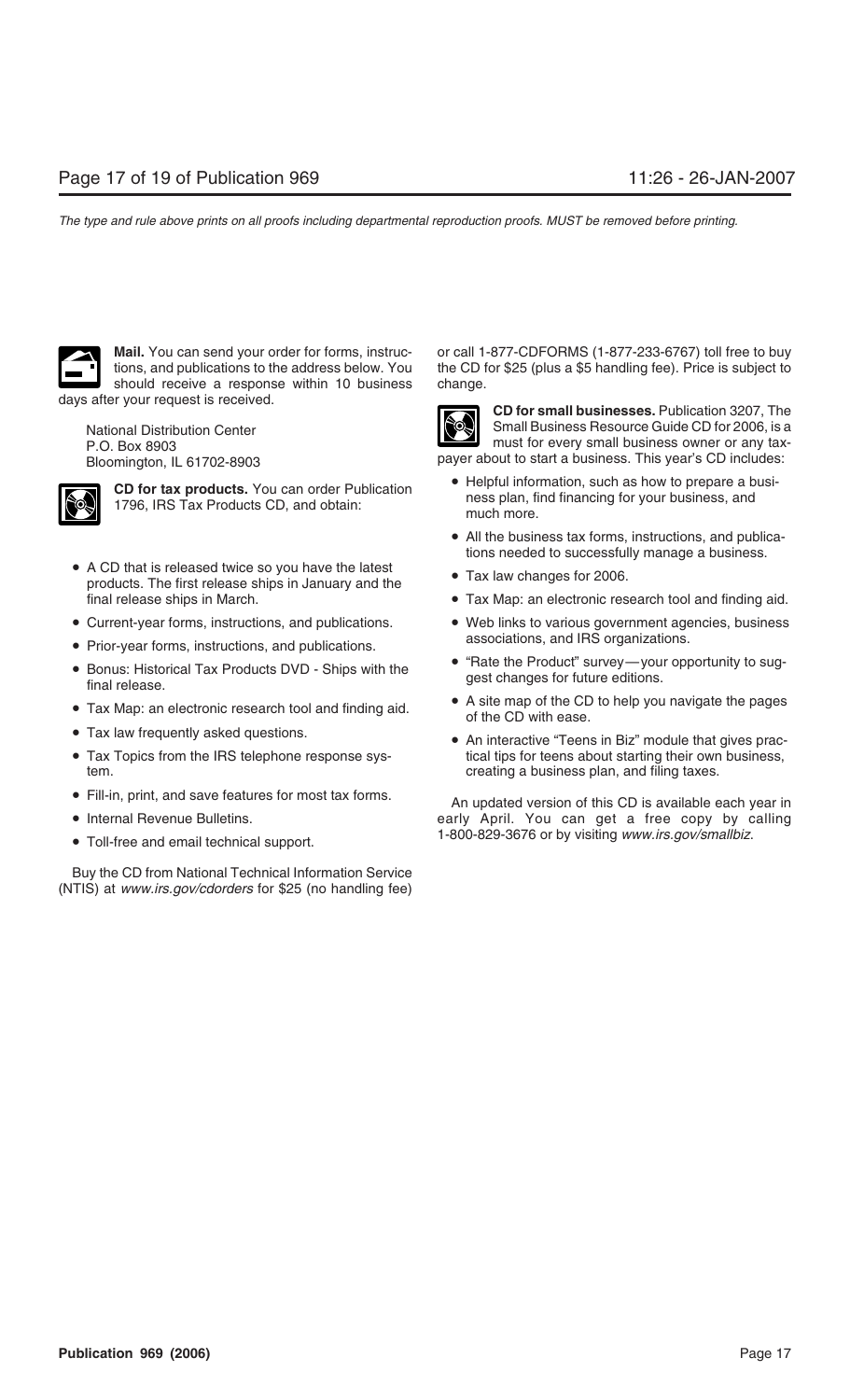To help us develop a more useful index, please let us know if you have ideas for index entries. **Index** See "Comments and Suggestions" in the "Introduction" for the ways you can reach us.<br> **Index** See "Comments and Suggestions" in the "Introduction" for the ways you can reach us.

| Comments on publication  2<br><b>Contributions to:</b>     | FSA (See Flexible spending<br>arrangements) | Medicare Advantage MSAs  12<br>When to contribute  10<br>Medicare Advantage MSAs 12  |
|------------------------------------------------------------|---------------------------------------------|--------------------------------------------------------------------------------------|
| MSA (and the successive contract of the second plans, high |                                             | More information (See Tax help)<br><b>MSA</b> ( <i>See</i> Medical savings accounts) |

| Death of:                  |
|----------------------------|
| HSA holder                 |
| MSA holder  1              |
| <b>Distributions from:</b> |
|                            |
|                            |
| HSA                        |
|                            |

### **Employer participation:**

| Balance in  14         |                        |
|------------------------|------------------------|
|                        |                        |
| Distributions from  13 |                        |
|                        |                        |
|                        | When to contribute  13 |

| $\mathsf{Free}\ \mathsf{tax}\ \mathsf{services}\ \dots\dots\dots\dots\dots\ 15$<br><b>SA</b> (See Flexible spending<br>arrangements) |
|--------------------------------------------------------------------------------------------------------------------------------------|
|                                                                                                                                      |

|                                                                                         | Health plans, high<br>deductible $\ldots$ 3, 9                                             | <b>MSA</b> (See Medical savings accounts)                                          |
|-----------------------------------------------------------------------------------------|--------------------------------------------------------------------------------------------|------------------------------------------------------------------------------------|
| D<br><b>Death of:</b><br>HSA holder  8                                                  | <b>Health reimbursement</b><br>arrangements:<br>Balance in  15<br>Contributions to  14     | <b>Publications (See Tax help)</b>                                                 |
| MSA holder  12<br><b>Distributions from:</b>                                            | Distributions from  14<br>Qualifying for  14<br><b>Health savings accounts:</b>            | $\Omega$<br><b>Qualified medical expenses (See</b><br>Medical expenses, qualified) |
| F                                                                                       | Contributions to  4<br>Deemed distributions  7<br>Distributions from                       | Suggestions for publication  2                                                     |
| <b>Employer participation:</b>                                                          | When to contribute  6<br>Help (See Tax help)<br>High deductible health plan  3,            | Tax help  15<br>Taxpayer Advocate  15<br>TTY/TDD information  15                   |
| F<br><b>Flexible spending arrangements:</b><br>Balance in  14<br>Contributions to<br>13 | <b>HRA</b> (See Health reimbursement<br>arrangements)<br>HSA (See Health savings accounts) | W<br>What's New for 2007 1                                                         |

M<br>Medical expenses, qualified……. 6,<br>11, 14, 15

### A **A Form:** Form: **Form: Redical savings accounts:**

| Archer MSAs  8-12<br><b>Assistance</b> (See Tax help)        |                                                            | Balance in  12<br>Deemed distributions  11                                                                    |
|--------------------------------------------------------------|------------------------------------------------------------|---------------------------------------------------------------------------------------------------------------|
| C.<br>Comments on publication  2<br><b>Contributions to:</b> | <b>FSA</b> ( <i>See</i> Flexible spending<br>arrangements) | Distributions from  10<br>Medicare Advantage MSAs  12<br>When to contribute  10<br>Medicare Advantage MSAs 12 |
|                                                              | Health plans, high                                         | More information (See Tax help)<br><b>MSA</b> ( <i>See</i> Medical savings accounts)                          |

| Preventive care  3                 |  |
|------------------------------------|--|
| <b>Publications</b> (See Tax help) |  |

| Е                                           | Deemed gistinguions  7                                                                         | Suggestions for publication  2                                                                           |
|---------------------------------------------|------------------------------------------------------------------------------------------------|----------------------------------------------------------------------------------------------------------|
| <b>Employer participation:</b>              | Qualifying for $\dots\dots\dots\dots\dots\dots$ 3 $\top$<br><b>Help</b> ( <i>See</i> Tax help) | S corporations  6 Tax help  15<br>When to contribute  6 Taxpayer Advocate  15<br>TTY/TDD information  15 |
| F<br><b>Flexible spending arrangements:</b> | <b>HRA</b> (See Health reimbursement<br>arrangements)                                          | W<br>What's New for 2007  1                                                                              |